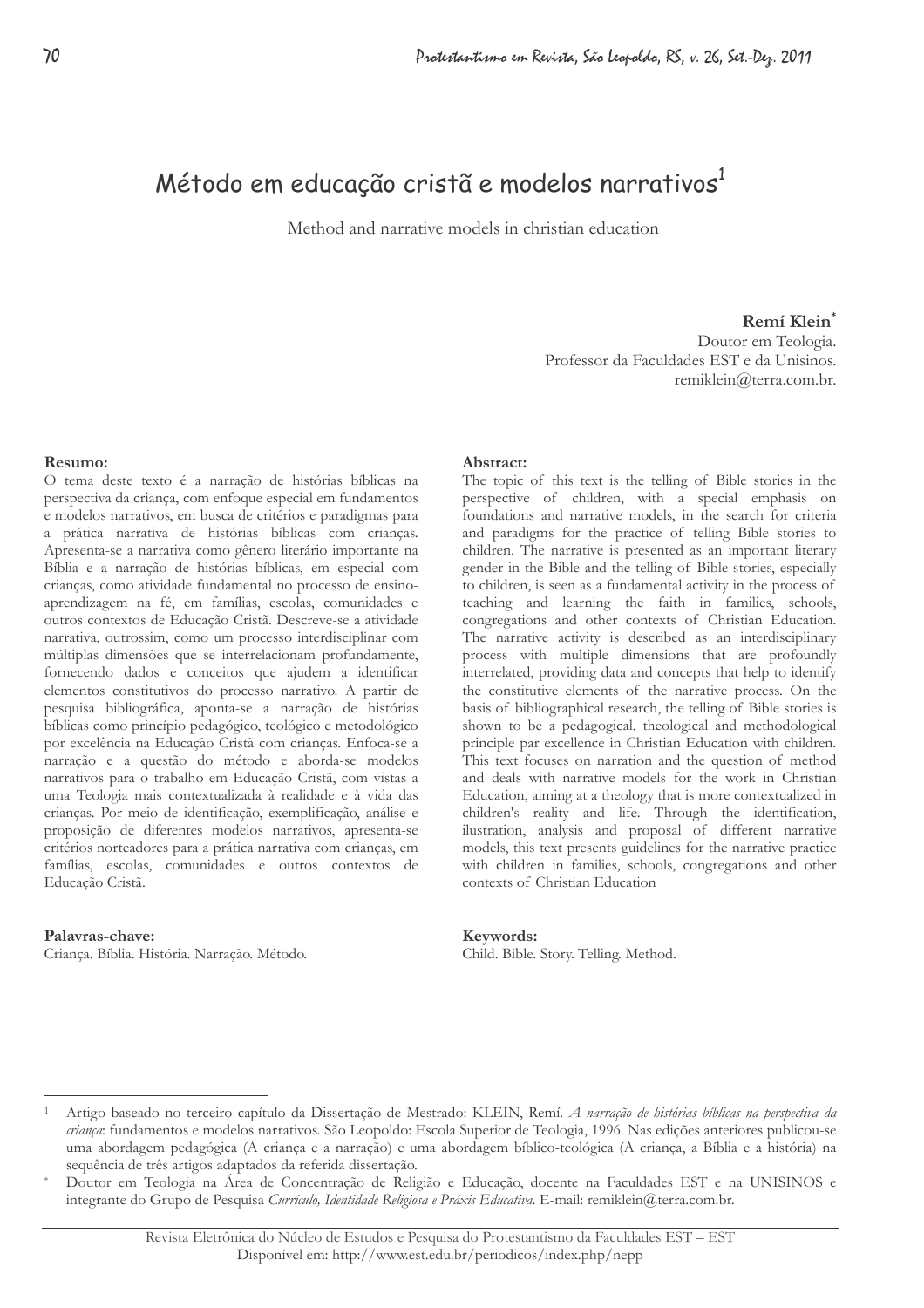# $71$

### Introducão

Menino ainda, jovem depois, homem afinal, em quem, contudo, o menino continuou vivo, me fascinava e me fascina, nos Evangelhos, a indivisibilidade entre seu conteúdo e o método com que o Cristo os comunicava.<sup>2</sup>

[...] o que as crianças aprendem não coincide com aquilo que lhes é ensinado. Nem os conteúdos nem a sequência do ensino correspondem sempre aos processos de aprendizagem. É necessário, portanto, saber que existe um espaco de elaboração do sujeito, mediando ensino e aprendizagem - e nem sempre há correspondência dos percursos de ambos - ensino e aprendizagem.<sup>3</sup>

Tendo por base as considerações pedagógicas em relação à narração de histórias bíblicas com crianças elaboradas no primeiro artigo (edição nº 24) e as considerações bíblico-teológicas abordadas no segundo artigo (edição nº 25), traz-se, a seguir, neste artigo, algumas considerações metodológicas, desdobradas em duas partes, a saber: a narração como método em Educação Cristã e modelos narrativos.

#### A narração como método

Os manuais de ensino em geral não referem a narração como um método educativo ou a apresentam meramente como técnica ou estratégia, separada de método e metodologia. Técnicas narrativas têm sido demonstradas como efetivas, mas pouca reflexão tem sido feita sobre a narração como método educativo em seu sentido mais abrangente. Ao falar na narração como método parte-se do princípio de que a práxis de vida é constituída de um mundo narrativo e de que há um grande poder educativo contido numa narração. A narração como método não consiste apenas na forma de narrar ou ouvir histórias. Consiste em ver-se a si mesmo como vivendo a história. procurando narrá-la, interpretá-la e participar de modo mais amplo na mesma, vivenciando-a. A narração de histórias em geral e de histórias bíblicas

em especial é meio fundamental de ver, perceber e compreender o mundo e a existência. Via narração de histórias bíblicas tem-se um acesso e uma aproximação privilegiados à Teologia, a qual se expressa, sobretudo, em histórias. E estas têm um poder que vai além da habilidade dramática do narrador ou da habilidade interpretativa do ouvinte. Neste sentido, referindo-se ao poder das parábolas, Mc Fague afirma: "Nós não interpretamos a parábola, mas a parábola interpreta a nós."<sup>4</sup> Dizer isto é reconhecer que as parábolas e outras histórias, sejam elas bíblicas ou não, têm poder. Elas são formativas, criativas e libertadoras. Por isso, histórias ou narrativas são essenciais e a narração enquanto método é imprescindível na educação em geral e na Educação Cristã em especial.

Antes de refletir sobre a narração como método, faz-se necessário explicitar o conceito de método em educação e Educação Cristã, evidenciando sua estreita interrelação e profunda integração com todo o processo educativo. Não é meramente, portanto, um conjunto de técnicas didáticas que dão bons resultados. Deve ser entendida de forma ampla, como mediação no processo de ensino-aprendizagem, segundo definição de Matthias Preiswerk:

> Por 'método' entiendo el conjunto de las acciones y de las reflexiones intermedias y mediadoras en la educación. El método recubre todo lo que pasa entre los diferentes actores sociales, entre el contexto y las finalidades, entre los medios utilizados y los resultados conseguidos.<sup>5</sup>

O método não se separa do conteúdo. O 'como' faz parte do 'quê'. Neste sentido, Therezinha Motta Lima da Cruz identifica o método como conteúdo, enfatizando a necessidade de sua coerência com os objetivos:

> O método só se separa do conteúdo para uma análise teórica ou uma sistematização; na

<sup>&</sup>lt;sup>2</sup> FREIRE, Paulo. Conhecer, praticar, ensinar os Evangelhos. Tempo e Presença, Rio de Janeiro, v. 154, p. 7, out. 1979.

AZENHA, Maria da Graça. Construtivismo de Piaget a Emilia Ferreiro. São Paulo: Ática, 1993. p. 90.

Apud AZENHA, 1993, p. 162.

PREISWERK, Matthias. Educación Popular y Teología de la Liberación. San José: DEI/Seminario Bíblico Latinoamericano, 1994. p. 187.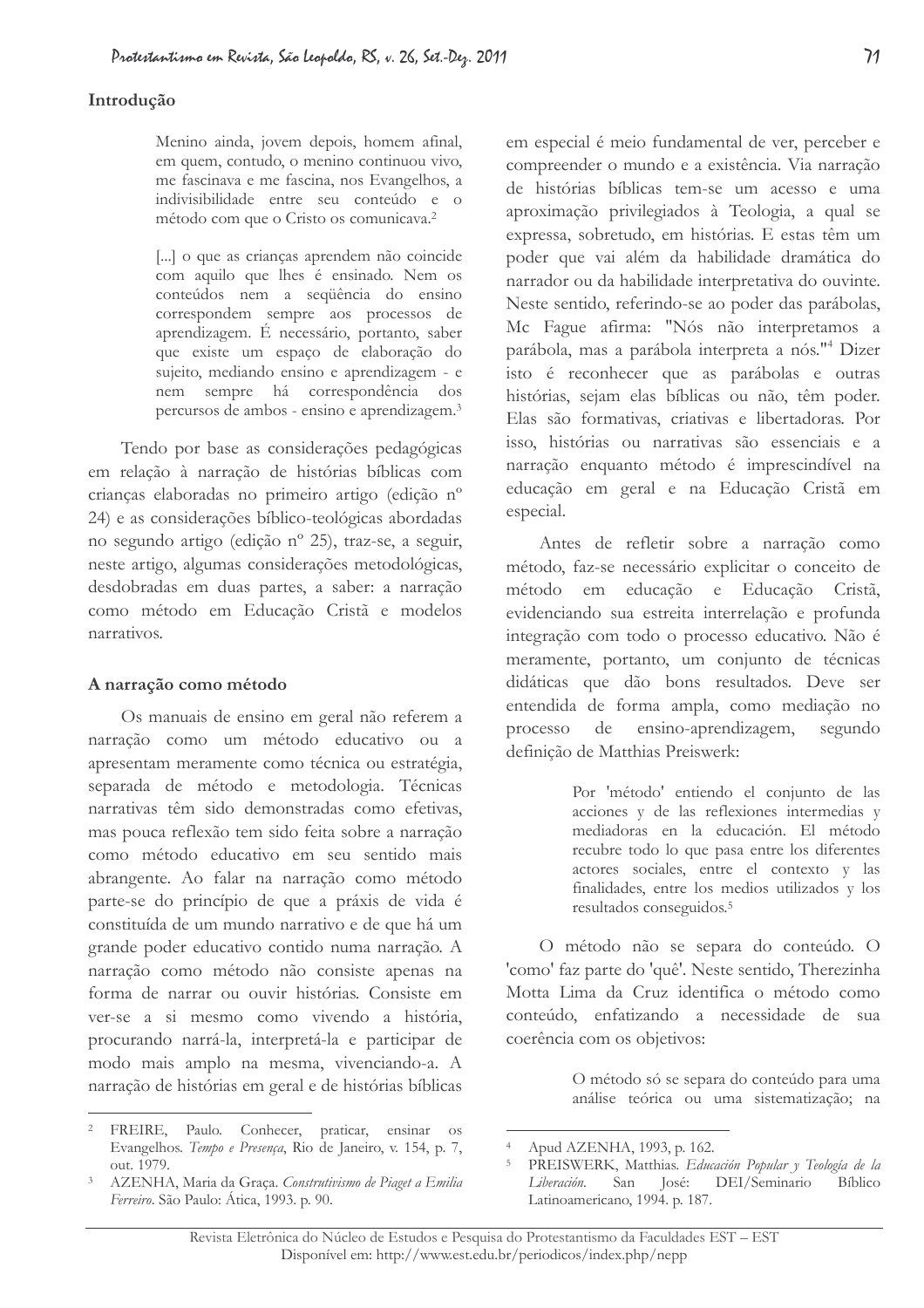verdade e na prática, faz parte do conteúdo na exata medida em que é vivenciado como parte da experiência escolar, ou seja, faz parte do currículo. O método pode desmentir ou confirmar o conteúdo explícito. Além disso, não ensinamos só através daquilo que fazemos. Ensinamos - muito mais do que percebemos - também por aquilo que omitimos, pelo que nunca se diz, pelo que se cala ou se deixa na sombra.<sup>6</sup>

No artigo intitulado Conhecer, praticar, os Evangelhos, Paulo Freire fala ensinar na indivisibilidade entre conteúdo e método na pedagogia de Cristo e da sua compreensão do ato de ensino-aprendizagem da Palavra:

> Menino ainda, jovem depois, homem afinal, em quem, contudo, o menino continuou vivo, me fascinava e me fascina, nos Evangelhos, a indivisibilidade entre seu conteúdo e o método com que o Cristo os comunicava. O ensino do Cristo não era nem poderia ser o de quem, como muitos de nós, julgando-se possuidor de uma verdade, buscava impô-la ou simplesmente transferi-la. Verdade Ele mesmo, Verbo que se fez carne, História viva, sua pedagogia era a do testemunho de uma Presença que contradizia, que denunciava e anunciava. Verbo encarnado, Verdade Ele mesmo, a palavra que d'Ele emanava não poderia ser uma palavra que, dita, dela se dissesse que foi, mas uma palavra que sempre estaria sendo. Esta palavra jamais poderia ser aprendida se não fosse apreendida e não seria apreendida se não fosse igualmente por nós 'encarnada'. [ ... ] Sua palavra não é som que voa: é PALAVRAÇÃO.7

Conforme Freire, aprender a Palavra implica em apreendê-la, o que, por sua vez, implica em 'encarná-la', o que ele denomina de 'palavração'. Falar em método na Educação Cristã implica, pois, em perguntar pela forma como se dá a aprendizagem na fé. Considerando a narração de histórias bíblicas um método central nesta aprendizagem, aponta-se para a mesma como forma privilegiada de aprender, interpretar e

# Aprender a aprender - a narração e a questão epistemológica

Como aprender a fé? É possível aprender a fé? Estas devem ser perguntas fundamentais da narração como método e de qualquer outro método em Educação Cristã. Entende-se a fé como dom de Deus e, como tal, ela não pode ser ensinada ou aprendida, mas os conteúdos da fé, estes, sim, podem ser ensinados e aprendidos. Na abordagem a seguir sobre "aprender a aprender", parte-se, pois, deste pressuposto epistemológico da fé compreendida como dom divino e como resposta humana.

Com base em Juan Luis Segundo, Preiswerk aponta a metáfora do "nó métodológico" para caracterizar a questão da aprendizagem na fé:

> Decir que los contenidos de la fe son unos 'símbolos metodológicos', es afirmar que no hay aprendizaje de la fe en la acumulación de informaciones, sino solamente en un aprender a aprender capaz de relacionar el contenido de la fe y la experiencia que la generó históricamente.

> La formulación de los contenidos de la fe es un esfuerzo que hay que rehacer constantemente a través de una cadena de relaciones. Es la cuestión de la tradición y de los testigos. Para Segundo, la fe depende más de las relaciones y de las personas que de la absolutización del contenido de lo que creemos. La fe se halla unida a un aprendizaje,

CRUZ. Therezinha Motta Lima da. Para uma metodologia do Ensino Religioso Ecumênico. Cadernos de estudo, São Leopoldo, n. 31, p. 35-43, 1996. p. 35.

comunicar os conteúdos da fé. Este esquema de aprendizagem baseia-se na proposta de Preiswerk quanto à Educação Popular e à Teologia da Libertação, que refere três questões ou enfoques sobre método, a saber: "aprender a aprender", "aprender a interpretar" e "aprender a comunicar".<sup>8</sup> Aprender a aprender aponta para a questão epistemológica, aprender a interpretar aponta para a questão hermenêutica e aprender a comunicar aponta para a questão comunicativa. Segue-se, a seguir, breve descrição destes três enfoques de método, relacionando-os com a narração de histórias bíblicas enquanto método fundamental em Educação Cristã.

<sup>8</sup> PREISWERK, 1994, p. 187ss.

FREIRE, 1979, p. 7.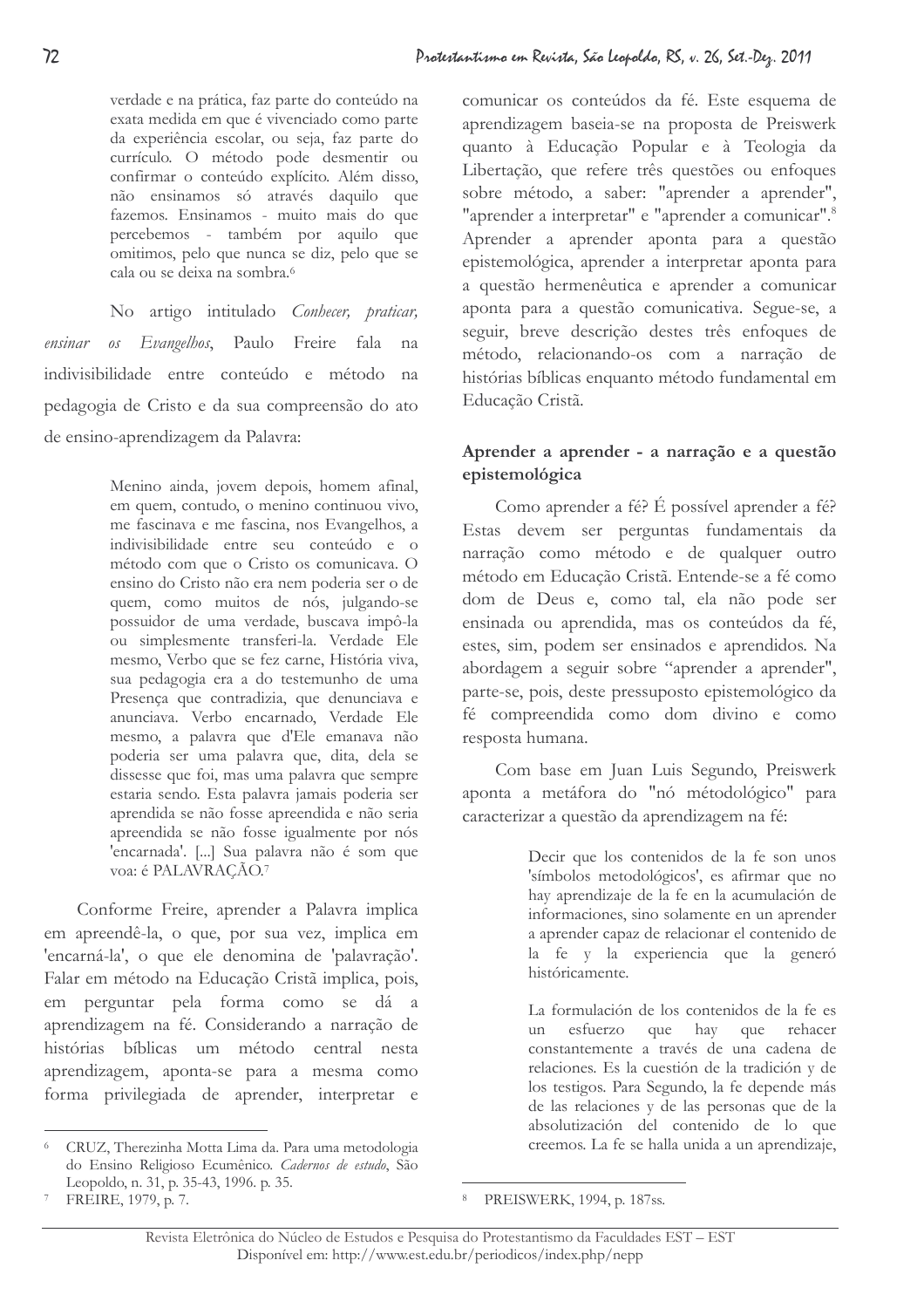a una dinámica educativa representada por unos testigos que nos enseñan a aprender.

[...] La fe es una estructura de sentidos y de valores, que permiten acoger la revelación, entrar en su dinámica pedagógica y proseguirla. la fe recrea a la revelación y no se contenta con reproducirla tal cual.9

As considerações pedagógicas e biblicoteológicas. desenvolvidas nos dois artigos anteriores. destacam e enfatizam o papel importante e central da narração de histórias bíblicas nesta dinâmica educativa de ensinoaprendizagem dos conteúdos da fé. A narração de histórias bíblicas é concebida como comunicação dinâmica da revelação divina por meio de um processo educativo em que o duplo sujeito (narrador e ouvinte) acolhe e recria a revelação, reinterpretando-a e articulando-a para dentro de sua práxis de vida, gerando novos conhecimentos e 'pró-seguimentos', ou seja, fé humana a partir da revelação divina. Nesta concepção antropológica da dinâmica educativa mediada pela narração ressaltase, ao lado e até acima do conteúdo, o papel fundamental exercido por pessoas e relações, por "testemunhas que nos ensinam a aprender", o que Fowler denomina de "centros compartilhados de valor e poder<sup>"10</sup>. Método e conteúdo são igualmente importantes e estão intrinsecamente interrelacionados no processo da narração, sendo esta concepção um pressuposto fundamental ao se tratar da questão epistemológica em relação à aprendizagem da fé e à narração como método em Educação Cristã.

### Aprender a interpretar - a narração e a questão hermenêutica

Partindo da compreensão epistemológica de que a fé é dom divino, mas também resposta humana, pode-se dizer que ela é um modo de conhecimento, sendo esta aprendizagem sempre inscrita dentro de uma dinâmica hermenêutica, na qual a narração de histórias bíblicas exerce papel de mediação e de articulação entre revelação divina e fé humana, entre ensino e aprendizagem na fé. A

partir deste pressuposto do papel mediador da narração na Educação Cristã em termos de ensinoaprendizagem dos conteúdos da fé, deve-se perguntar de que maneira as crianças, como sujeitos de reflexão teológica, interpretam estes conteúdos. O dom da fé não é qualitativa ou quantitativamente diferente para as crianças, mas as suas condições de recepção e interpretação variam, conforme assunto já desenvolvido no segundo artigo anteriormente referido.

Por isso, não é possível falar em narração enquanto método sem mencionar a hermenêutica, que se constitui no processo central de todo método teológico. Ela se encontra no centro do diálogo entre a Teologia, a Pedagogia, a Filosofia, as ciências sociais, as ciências da linguagem e outras ciências humanas, parceiras na Educação Cristã. Não existe nenhum discurso acerca da fé que não seja, ao mesmo tempo e de forma permanente, interpretação desta. **Neste** processo uma interpretativo entram duas tarefas:  $\overline{a}$ descontextualização e a recontextualização, já anteriormente explicitadas a partir de Ricoeur<sup>11</sup>, sendo esta tensão constitutiva da narração como método. Ricoeur fundamenta a hermenêutica sobre a base de uma articulação dialética entre a compreensão e a explicação. Ele desdobra sua reflexão em dois momentos ou paradigmas: do texto e da leitura como recriação do texto<sup>12</sup>, o que, em termos do tema em estudo, corresponde à narrativa e à narração.

Croatto, fortemente inspirado em Ricoeur, elabora sua hermenêutica a partir da Linguística e da Semiótica, enfatizando o constante movimento de fechamento e de abertura de sentido, o qual se enriquece com as distanciações sucessivas: da língua à palavra, da palavra à escritura e da escritura à leitura, estabelecendo-se uma relação  $d\rho$ interdependência entre a exegese e a "eisegese"<sup>13</sup>, tema este já abordado no segundo artigo sob o enfoque da releitura bíblica na perspectiva da crianca.

PREISWERK, 1994, p. 200-201.

<sup>&</sup>lt;sup>10</sup> FOWLER, James. Estágios da fé. São Leopoldo: Sinodal, 1992. p. 25ss.

<sup>&</sup>lt;sup>11</sup> RICOEUR, Paul. Interpretação e ideologias. Rio de Janeiro : Francisco Alves, 1977. p. 53.

<sup>&</sup>lt;sup>12</sup> Apud PREISWERK, 1994, p. 235.

<sup>&</sup>lt;sup>13</sup> CROATTO, J. Severino. Hermenêutica bíblica: para uma teoria de leitura como produção de significado. São Leopoldo/São Paulo: Sinodal/Paulinas, 1985. p. 59.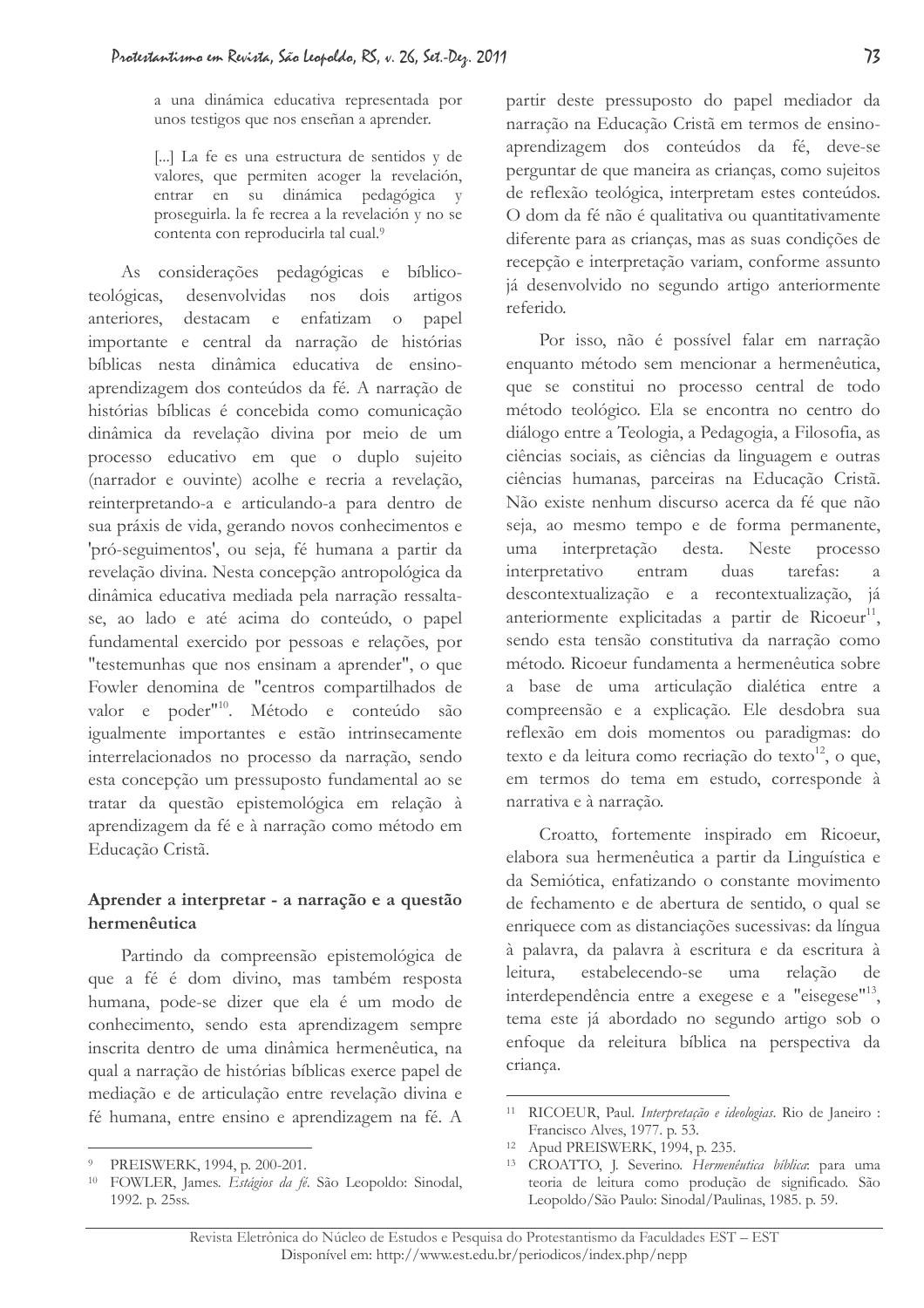Partindo da leitura bíblica feita pelas Comunidades Eclesiais de Base CEBs), Carlos Mesters refere três forças explicativas: pretexto, texto e contexto, sendo que a interpretação de uma história bíblica se dá a partir destas interações.<sup>14</sup> Nas experiências bíblicas das CEBs, a Bíblia adquire uma função de espelho, refletindo a vida do povo e lendo o Evangelho na vida (O povo lê a Bíblia e a Bíblia lê o povo), ou seja, a hermenêutica bíblica é fortemente influenciada pelo contexto da vida, conforme se pode ver nas seguintes afirmações de Preiswerk:

> La hermenéutica cristiana tiene una dimensión existencial y no solamente histórica: el libro y la vida se interpretan mutuamente. [...] En términos educativos, la interpretación bíblica latinoamericana es la produción de un sentido a lo largo de una tarea en la que intervienen diferentes actores sociales y culturales. Não es el parto del sentido verdadero de la Palabra [...]; no se trata de una mayéutica bíblica. Hay una fecundación: la 'palabra liberadora' del Evangelio se une con la 'palabra creadora' que actúa en la vida.<sup>15</sup>

Neste sentido, narração como método implica em aprender a interpretar, visto que, em termos metodológicos, há a necessidade de se fazer uma aprendizagem da interpretação entre a Bíblia e a vida, entre o mundo do texto e o mundo da ação educativa, criadora e transformadora, com vistas à produção de um sentido. Com base em Ricoeur, Croatto, Mesters e Preiswerk pode-se dizer, portanto, que a narração de histórias bíblicas, como toda leitura bíblica, se baseia em um constante movimento de ida e vinda entre a história da Bíblia e a história da vida, o que constitui o círculo hermenêutico e é constitutivo também da narração como método, em que estão presentes relações complexas entre aprender, crer e interpretar.

A narração como método em Educação Cristã é, portanto, uma ação educativa e uma prática hermenêutica, buscando dar sentido e englobando discurso e ação, ou seja, discurso convertido em narrativa e ação objetivada em narração. Assim, o narrador se torna hermeneuta, fazendo nascer novos sentidos para dentro de práticas educativas

novas, gerando nos seus ouvintes uma apropriação e uma validação, mediante a reinterpretação e recriação da história bíblica para dentro do seu contexto de vida. Nisto consiste o "aprender a interpretar", ou seja, a questão hermenêutica em relação à narração como método.

# Aprender a comunicar - a narração e a questão comunicativa

Outra questão que se encontra no centro da narração, como de qualquer método educativo, é a comunicação.<sup>16</sup> A narração de histórias bíblicas é essencialmente um trabalho da palavra, sobre a palavra e com a palavra. A palavra e a linguagem são centrais na ação educativa em geral e também, em especial, na Educação Cristã. A comunicação e a narração se interpenetram e se interrelacionam. A comunicação não assume, porém, apenas uma função informativa, mas também formativa, não servindo apenas para transmitir e atualizar sentidos, mas também para produzi-los, tornando-se, assim, paradigma fundamental na narração. Conforme Emerich Coreth: "Nosso horizonte de compreensão [...] é sempre um determinado mundo lingüístico, ou seja, um mundo aberto pela lingüisticamente linguagem, interpretado, lingüisticamente mediado  $\left[\ldots\right]$ ."<sup>17</sup>

Na narração como método, a palavra e a linguagem não se limitam a técnicas e a meios e não são meros instrumentos de comunicação, mas formas de apreender a história e a realidade, num processo global e dialogal de "leitura da palavramundo"<sup>18</sup>, possibilitando aos sujeitos situarse no mundo, conhecê-lo, interpretá-lo e transformá-lo. Isto se evidencia tanto nos "círculos de cultura" na proposta de alfabetização de Freire como nos "círculos bíblicos" de Mesters e das Comunidades Eclesiais de Base, onde não se trata da aprendizagem e da apropriação da fala e da história do outro, mas do resgate e do redescobrimento da sua própria fala e história.

Apud PREISWERK, 1994, p. 227.

<sup>&</sup>lt;sup>15</sup> PREISWERK, 1994, p. 217 e 232.

<sup>&</sup>lt;sup>16</sup> Para aprofundar este assunto recomenda-se o estudo da Teoria da Ação Comunicativa, de Jürgen Habermas. Cf. PREISWERK, 1994, p. 249-280.

<sup>&</sup>lt;sup>17</sup> CORETH, Emerich. *Questões fundamentais da Hermenêutica*. São Paulo: EPU & EDUSP, 1973. p. 43.

<sup>18</sup> FREIRE, Paulo. A importância do ato de ler. em três artigos que se completam. São Paulo: Cortez, 1982. p. 12.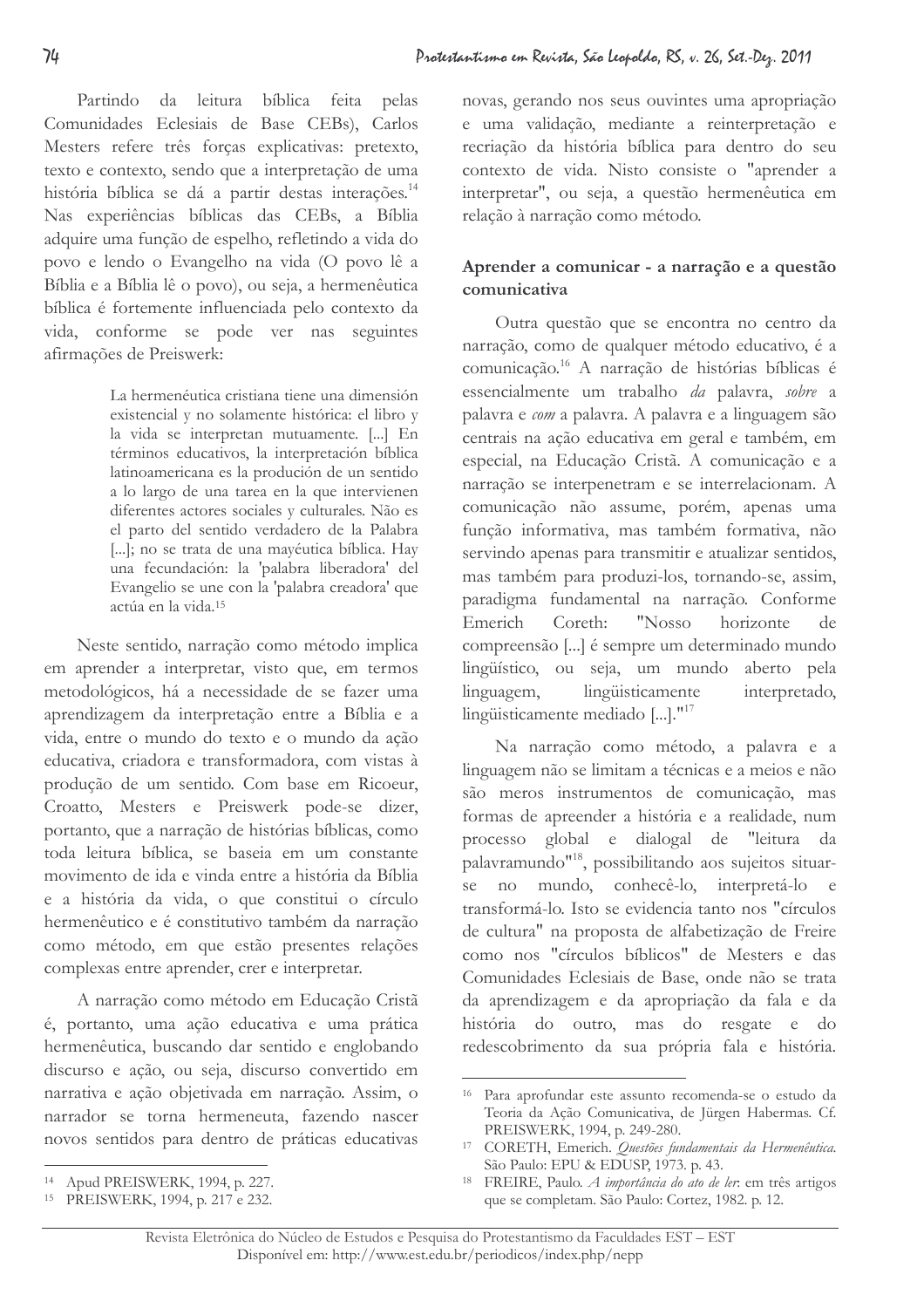Chama a atenção que em ambas as propostas apareça o termo "círculos", sem dúvida muito expressivo e significativo por sua simbologia e sua conotação, apontando para igualdade, diálogo, comunhão, palavra partilhada, práxis compartilhada. Lembra a afirmação de Freire: "Ninguém educa ninguém, ninguém educa a si mesmo, os homens se educam entre si, mediatizados pelo mundo."<sup>19</sup>

É isto que se entende por aprender a comunicar: o ensaio e o exercício de uma comunicação dialógica, participativa, encarnada, interativa, correlacional e dialética, sendo esta questão comunicativa um dos pilares fundamentais da narração.

Neste sentido, na busca por uma concepção de narração como método em Educação Cristã, não se pode prescindir dos três pressupostos e paradigmas básicos acima abordados, a saber: a epistemologia, a hermenêutica e a comunicação; aprender a aprender, aprender a interpretar e aprender a comunicar. Uma abordagem metodológica da narração sob estes três ângulos de forma integrada, integrante e integradora oportuniza a interação e a correlação entre a Teologia, a Pedagogia e as outras ciências humanas; entre a exegese e a eisegese; entre o conteúdo e o método; entre o narrador e o(s) ouvinte(s); enfim, entre a história da Bíblia e a história de vida de cada sujeito envolvido no processo narrativo de ensino-aprendizagem na fé.

A partir desta abordagem de caráter mais referencial sobre a narração como método, passase, a seguir, a uma parte de aplicação prática, ou seja, à explicitação de alguns modelos narrativos para o uso com crianças.

### Modelos narrativos

Traz-se uma exemplificação de alguns modelos narrativos que favorecem uma concepção de narração mais dialética, interpessoal, interativa e correlacional. Visa-se auxiliar educadores cristãos e educadoras cristãs a desenvolverem uma prática narrativa mais contextualizada e na perspectiva das crianças, enquanto sujeitos do seu processo de aprendizagem na fé. Traz-se uma descrição de alguns modelos narrativos de histórias bíblicas nesta sua perspectiva, identificando, descrevendo, exemplificando e comentando cada modelo a partir critérios norteadores elaborados  $\frac{1}{2}$ fundamentados previamente neste artigo. Trata-se essencialmente de uma práxis compartilhada de ação-reflexão-ação. Por isso, mais do que amostras, espera-se que estas descrições de modelos narrativos também auxiliem a outros em sua prática narrativa de histórias bíblicas com crianças, num processo constante, contínuo e sempre renovado de ação-reflexão-ação em termos de método em Educação Cristã e de ensino-aprendizagem na fé.

### Leitura narrativa

Não se trata de um modelo narrativo propriamente dito, mas de uma leitura bíblica mais criativa e participativa. Traz-se estas formas de leitura expressiva e dialogada como exemplificação de que uma história ou qualquer outro texto bíblico se pode tornar mais significativo e existencial para seus leitores ou ouvintes a partir do uso de uma boa metodologia. Parte-se do pressuposto já fundamentado anteriormente de que conteúdo e método estão intrinsecamente relacionados numa narração, dependendo a apreensão da mensagem em grande parte da forma de apresentação da história.

A leitura narrativa consiste numa apresentação dialogada ou responsiva de um texto, conforme a seguinte dinâmica: Identifica-se na história bíblica a ser lida os diferentes personagens e pede-se a diversos participantes do grupo que assumam as falas dos referidos personagens. O coordenador lê o texto correspondente ao narrador e cada participante lê o texto referente ao seu personagem, isto é, as falas na ordem direta. Cria-se, assim, um texto mais dinâmico e dialogal, tornando a leitura bíblica mais expressiva e participativa, mais próxima e existencial para os leitores e ouvintes, enfim, uma leitura narrativa.

Como exemplificação traz-se uma amostra de leitura narrativa referente a Deuteronômio 26.1-11.<sup>20</sup> Sugere-se que o coordenador leia as partes do

<sup>&</sup>lt;sup>19</sup> FREIRE, Paulo. Pedagogia do oprimido. 20. ed. Rio de Janeiro: Paz e Terra, 1974. p. 68.

<sup>&</sup>lt;sup>20</sup> DEPARTAMENTO DE CATEQUESE DA IECLB.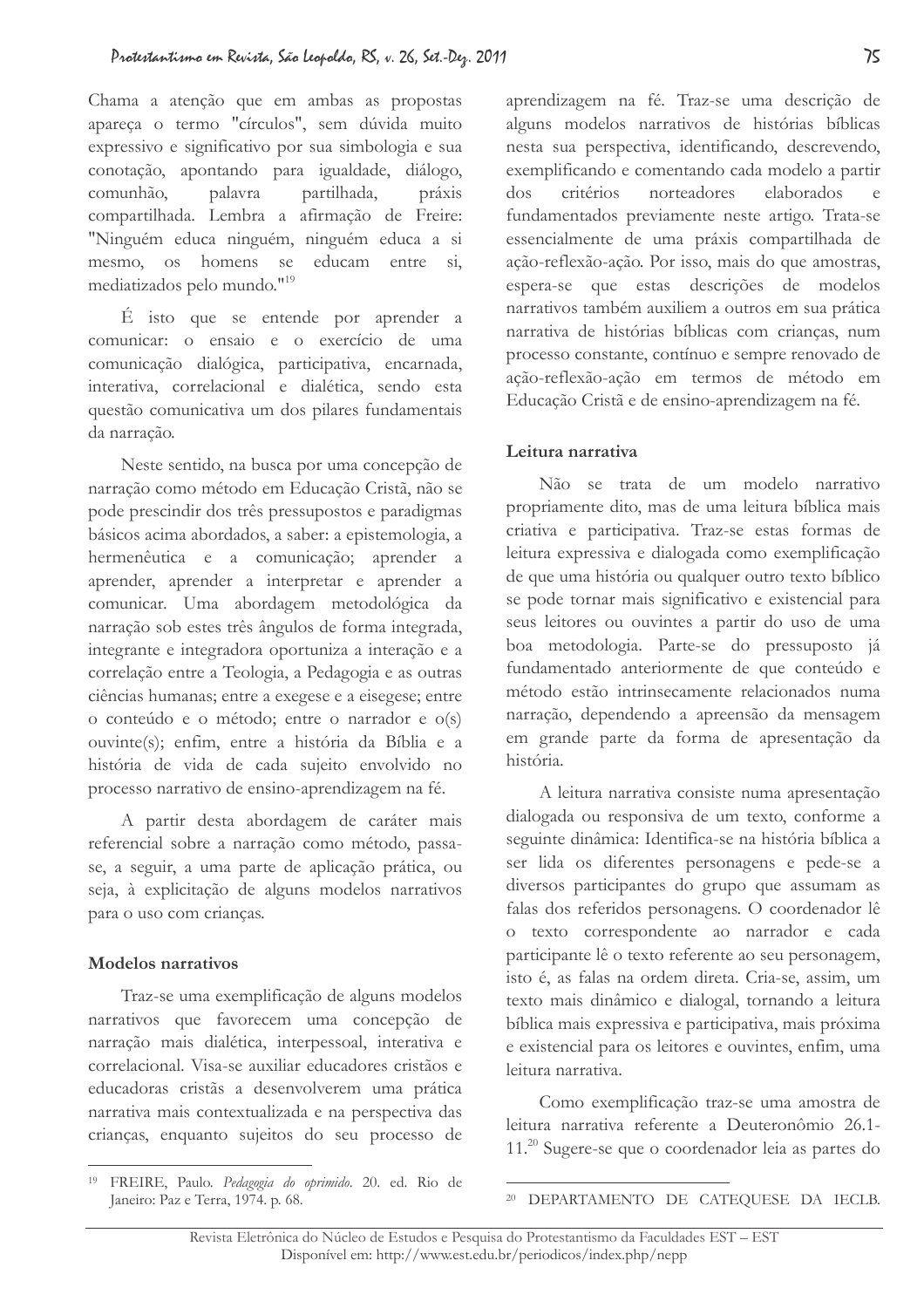narrador e que os participantes leiam, em conjunto, a fala do israelita, ou seja, todos os textos que aparecem na ordem direta (versículos 3b, 5b-10a). Como se pode perceber, trata-se de um modelo de leitura bíblica bem simples, que não requer maior preparo, bastando apenas uma identificação prévia dos personagens do texto e de suas falas e uma distribuição dos referidos papéis entre os participantes da leitura narrativa. Observe-se o ofertório sugerido como parte integrante da leitura. Quer-se ressaltar e resgatar, assim, a dimensão intrínseca existente, em Israel, no Antigo Testamento, entre narrar e celebrar a história do agir de Deus com o seu povo.

A título de mais uma exemplificação e de mais um exercício de leitura narrativa, aponta-se ainda para outro texto de Mateus 25.31-46. Pode-se identificar aí os seguintes papéis: o narrador, o Rei, o grupo dos "benditos" e o grupo dos "malditos". Uma leitura dialogada e responsiva do referido texto cria, sem dúvida, maior impacto de seu conteúdo e de sua mensagem. Tal apresentação do texto bíblico pode ser feita simplesmente em forma de leitura narrativa, associada ou não com expressão corporal e encenação. Quanto maior envolvimento direto e pessoal for oportunizado aos leitores ou ouvintes, enquanto sujeitos, tanto maior será seu confronto com o conteúdo e a mensagem da história bíblica com vistas a ela tornar-se a 'sua' história

A leitura expressiva é outra forma de leitura narrativa, consistindo na seguinte dinâmica: Distribui-se o texto de uma história por escrito e pede-se a cada participante que o leia e que assinale as palavras, expressões ou frases mais significativas. A seguir, passa-se a ler a história em conjunto, de forma bem pausada, da seguinte maneira: Cada participante lê apenas as palavras, expressões ou frases por ele assinaladas, destacando e evidenciando o que é marcante e significativo para si. Cria-se maior impacto e a leitura torna-se mais expressiva e existencial, enfim, uma leitura narrativa. Após a leitura, pode-se dar espaço aos leitores para que comentem o que assinalaram e por que o fizeram. Pode-se fazer este tipo de leitura a

partir do próprio texto bíblico, preferencialmente na linguagem de hoje, ou, então, a partir de um texto adaptado às crianças. A título de exemplificação, aponta-se o texto de Lucas 24.13-35 - a história dos discípulos a caminho de Emaús. Neste texto, os versículos 30 e 31 são, em geral, os mais assinalados e lidos pelos participantes, no que se destaca e evidencia o cerne da história e sua mensagem central.<sup>21</sup>

## Narração em coro

Outro modelo de apresentação de uma história é a narração em coro. Constitui-se numa participação ativa dos ouvintes, pela voz e/ou pelos gestos e movimentos, podendo ser bastante variável. A interferência falada consiste numa palavra ou frase que todos repetem em determinados momentos do enredo. A interferência cantada consiste num estribilho que todos cantam em determinados momentos. O narrador ainda pode dividir os ouvintes em diferentes grupos e, em determinados momentos, cada grupo fala, canta ou gesticula conforme a sugestão do enredo. Para facilitar a interferência dos ouvintes, recomenda-se que o narrador convide um "regente" ou "maestro" para auxiliá-lo nesta narração em coro. O "regente" deve ter cópia do texto da narração para saber em que ponto deve entrar em ação. Os ouvintes formam o "coro" e repetem tudo o que o "regente" diz.

A interferência na narração em coro depende da criatividade do narrador, que a incorpora ao texto para tornar a narrativa mais atraente e participativa. É excelente recurso para narração com grupo numeroso, em locais abertos, facilitando a concentração, oportunizando a participação dos ouvintes e dando destaque à mensagem central da história. No entanto, é preciso ter cuidado para não transformar a narração em 'programa de auditório'. A maioria das histórias oferece oportunidades de interferência, mas esta deve surgir em decorrência do enredo, devendo ser preparada previamente pelo narrador.

Festas na comunidade cristã. São Leopoldo: Sinodal, 1995.  $p.61-63$ .

<sup>&</sup>lt;sup>21</sup> WACHS, Manfredo Carlos. No gesto Deus se revela. DEPATAMENTO DE CATEQUESE DA IECLB. Somos confirmados: livro do confirmando. São Leopoldo: Sinodal, v. 1, 1989. p. 100-101.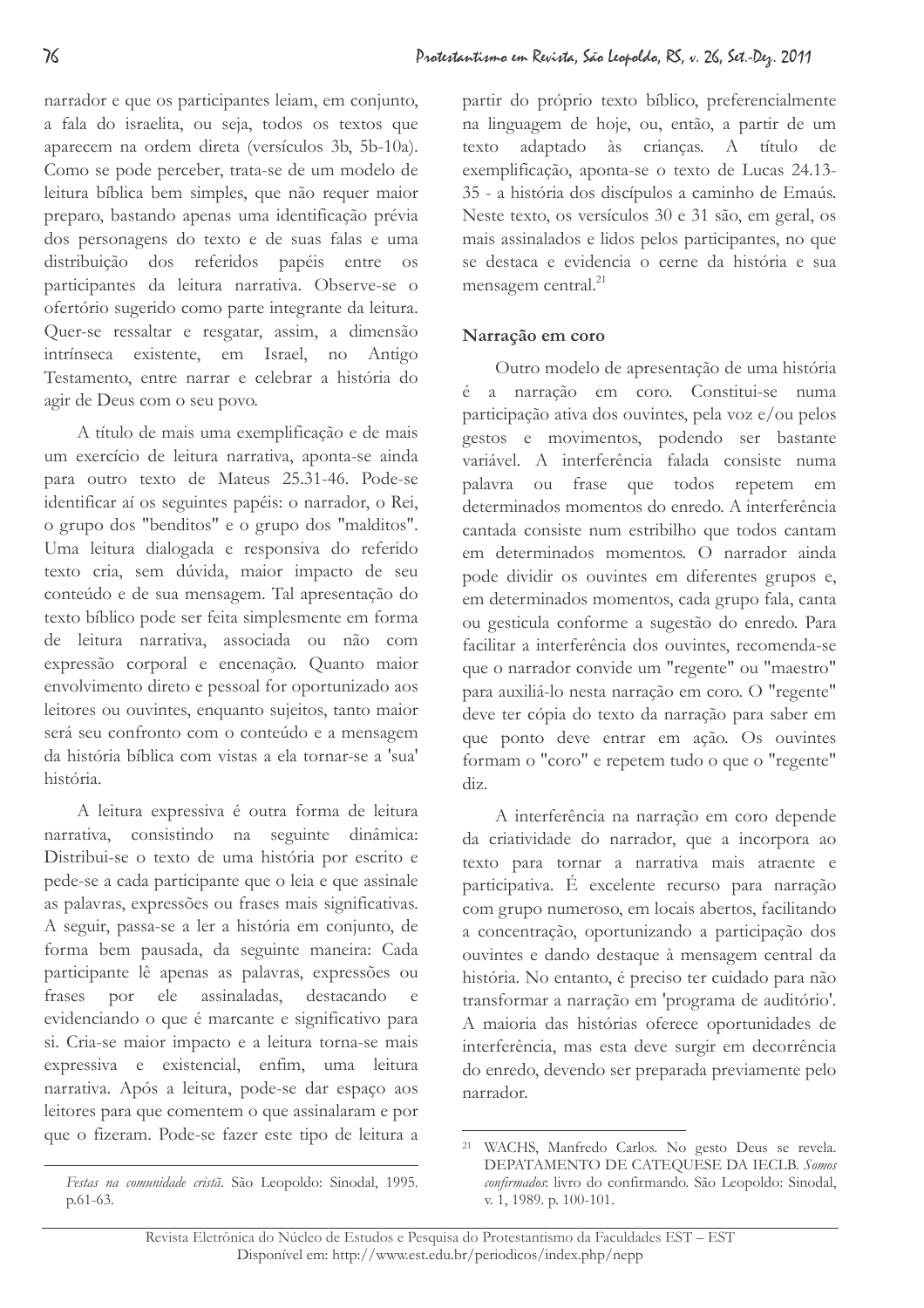A título de exemplificação refere-se uma narração em coro elaborada com base no texto de Lucas 22.1-6, a história do pacto da traição.<sup>22</sup> Na abordagem depara-se com uma questão difícil e controvertida de ser trabalhada com as crianças: teve Judas culpa na traição de Jesus ou foi ele instrumento de Satanás a serviço do mal? A partir do evangelista, a segunda ênfase é mais forte. Por isso, destaca-se mais este aspecto na narração, enfocando mais a questão do mal em si, ao invés de se enfatizar demais a culpa pessoal e individual de Judas. Jesus não condenou a Judas, mas questionou sua atitude. Por ocasião da traição, Jesus ainda o chamou de "amigo" (Mateus 26.50). Procura-se trazer esta ênfase numa narração em coro, sendo que o "coro" sempre repete a mesma mensagem: "Judas, Deus também ama a ti. Escuta a boa notícia." Este convite de Jesus a Judas é o mesmo desde o chamado para ser um dos doze discípulos até sua traição. Repetindo em "coro" estas frases, as crianças captam com maior facilidade a ênfase que se quer destacar em termos de mensagem central desta história.

Trata-se de um modelo narrativo pouco conhecido e pouco em uso na prática narrativa com crianças na Educação Cristã. Um grande ensaísta e inspirador da narração em coro de histórias bíblicas na Alemanha foi Jürgen Koerver, tendo inúmeros textos com reflexões e exemplos seus publicados em língua alemã sobre este modelo narrativo.<sup>23</sup> Este modelo narrativo visa proporcionar às crianças maior participação e maior envolvimento no processo narrativo, enfatizando de forma destacada a mensagem central da história. A título de exemplificação refere-se uma história baseada em Lucas 2.8-20 com uso desta técnica da narração em coro. No referido texto, o autor sugere uma adaptação do versículo 14 como frase de interferência a ser falada cinco vezes pelo "regente" para ser repetida pelos ouvintes: "Glória a Deus nas maiores alturas e paz na Terra entre as pessoas."<sup>24</sup>

Assim, certamente, os ouvintes percebem, com mais facilidade e de forma participativa, a ênfase central desta história dos anjos e dos pastores no contexto do nascimento de Jesus. Neste exemplo descrito, o "regente" e o "coro" intercalam os mesmos dizeres durante toda a narração. Pode-se, naturalmente, variar os textos a serem intercalados, bem como variar também a forma de apresentá-los, não se limitando apenas à fala, mas usando também canto, gestos e movimentos, de acordo com dons e criatividade de cada narrador e de cada grupo de ouvintes.

Uma variante da narração em coro é o jogral. Ele é originário da Grécia antiga, onde exercia importante papel no enredo do drama. Na Idade Média, assumiu caráter religioso, sendo até hoje seu uso muito comum em cultos e celebrações em comunidades e escolas. Guardiano assim define o jogral:

> Jogral ou coro falado é a apresentação vocal (lida ou memorizada) de um trecho qualquer (poesia ou prosa), com unidade e beleza por um grupo de atores ou amadores. O resultado depende da clareza de expressão, e todo o segredo, base do jogral, está no ritmo, cadência, sincronização e fusão das vozes dos participantes.<sup>25</sup>

Trata-se, portanto, de uma leitura mais dinâmica, expressiva, envolvente e criativa, que pode ser usada para apresentar uma história bíblica. Aproxima-se de uma encenação e, como tal, exige preparo, ensaio, criatividade e participação. Não basta apenas dividir um texto em frases ou parágrafos e distribuir sua leitura entre um grupo de pessoas. O jogral consiste no uso de palavras, expressões e frases curtas, preferencialmente memorizadas e faladas de forma dinâmica por diferentes componentes em diferentes lugares e posições no palco.

Além da narração em coro e do jogral, há outras formas de narração coletiva como variantes e possibilidades a serem experimentadas no trabalho de Educação Cristã com crianças. Referese, a seguir, duas técnicas como sugestões

<sup>&</sup>lt;sup>22</sup> KLEIN, Remí. A história de Judas. DEPATAMENTO DE CATEQUESE DA IECLB Manual para o Culto Infantil 1992. SãoLeopoldo: Sinodal, 1992. p. 120-121.

<sup>&</sup>lt;sup>23</sup> KOERVER, Jürgen. Die verlorene Drachme und andere biblische Erzählungen mit Chor. Stuttgart: Verlag Junge Gemeinde, 1982. p. 330-333.

<sup>&</sup>lt;sup>24</sup> PONICK, Edson. Paz entre as pessoas. O Amigo das Crianças, São Leopoldo, v. 58, n. 43, p. 1, dez. 1995.

<sup>&</sup>lt;sup>25</sup> Apud HOFFMANN, Elvira Coelho; VILANDE, Luiza Maria Carravetta. Domínio da expressão. São Leopoldo, 1980. p. 81.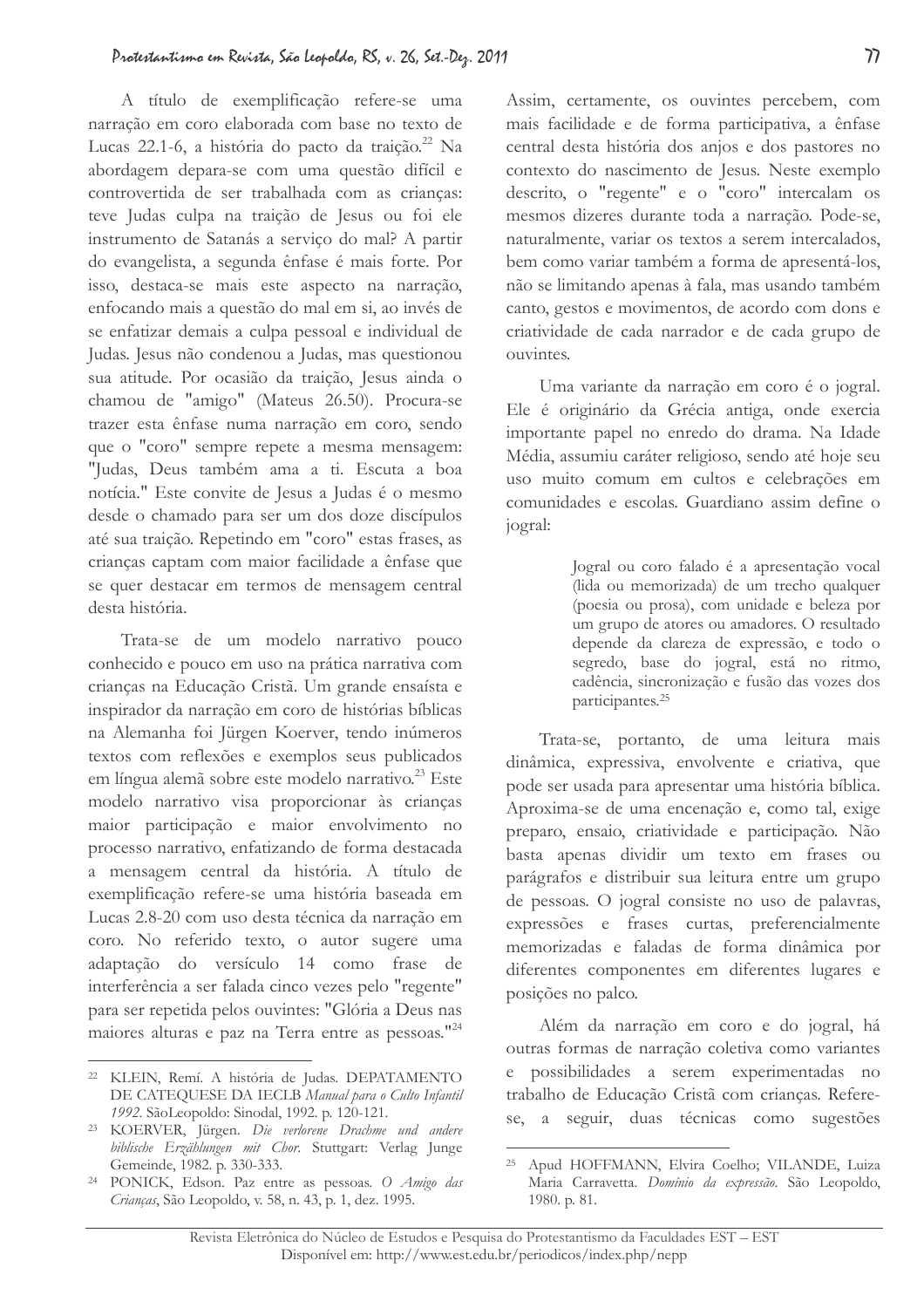alternativas, especialmente apropriadas para uma abordagem nova de histórias já bem conhecidas pelas crianças:

Na primeira técnica, o narrador apenas inicia a história, identificando-a para os ouvintes e convidando-os a continuarem a mesma, dizendo cada qual, em sequência, uma frase. Assim, reconstitui-se uma história de forma participativa, envolvente, cooperativa e resgatando compartilhando lembranças. Pode-se fazê-lo da forma convencional ou, então, a partir de determinada perspectiva, conforme exemplo referido a seguir referente à narração sob a perspectiva de um personagem. Obtém-se, assim, de forma dinâmica, novo acesso a histórias já muito conhecidas.

Na segunda técnica, o narrador convida os ouvintes a sentarem em círculo. Distribui uma folha de papel a cada um e pede que iniciem uma determinada história (a do nascimento de Jesus, por exemplo) sob determinada perspectiva (por exemplo: do anjo, de José, de Maria, de um pastor de ovelhas, de um mago, do burrinho, etc), escrevendo apenas a introdução. A seguir, todos passam a sua folha adiante, para a pessoa ao seu lado, numa direção combinada, cabendo a cada qual ler a história recebida e continuá-la sob a perspectiva iniciada. Após algum tempo, segue-se com a dinâmica até que o círculo se fecha e cada história retorna ao seu autor inicial. Então, cada qual pode concluí-la, na sua perspectiva, mas considerando também o desenvolvimento a ela dado de forma coletiva pelos demais participantes do grupo. Exercita-se, assim, de forma coletiva, diferentes perspectivas e pontos de vista referentes a histórias muitas vezes já saturadas e esgotadas em seu sentido por sua forma convencional de abordagem, como é o caso da história do nascimento de Jesus.

# Narração com 'imagem-ação'

Este modelo de narração com 'imagem-ação' apresenta igualmente diversas formas, variantes ou possibilidades, a saber: a narração elaborada com fantasia e imaginação, a narração com ênfase nos cinco sentidos, a narração com delimitação geográfica e a narração descritiva com ênfase em imagens e ações, entre outras. Aborda-se, a seguir, diversas formas de narração com 'imagem-ação', com breve descrição, exemplificação e comentário.

Uma história bíblica bem narrada desencadeia na criança um processo rico e criativo, no qual ela participa com sua própria fantasia, sua imaginação, sua experiência, seus conhecimentos, sua vida. Conforme Martim Reusch, uma narração bíblica elaborada com a fantasia e a imaginação auxilia o narrador a não só atingir a criança a nível de sua atenção (escutar atentamente) ou de sua memória (recordar cuidadosamente a história), mas também a nível de sua imaginação e sua criatividade, para que aprenda a pensar e viver a partir desta 'boa notícia<sup>' 26</sup> É exatamente isto que se quer alcançar com o trabalho narrativo.

Nas considerações pedagógicas elaboradas num primeiro artigo desta série abordando A criança e a narração (edição nº 24), sob o item Narração: histórias da vida em 'imagem-ação', já se enfatiza que a criação de imagens é fundamental no processo narrativo, tanto para o narrador como para os ouvintes de uma história. Na narração há a necessidade de se criar imagens e expressá-las em ações para se sensibilizar com as mensagens, de modo que a história bíblica seja apreendida de forma existencial, tornando-se história de vida, ou seja, a 'sua' história. Sabe-se que toda pessoa e, toda criança é sobretudo, potencialmente imaginativa, conforme abordagem já anteriormente feita num item do referido artigo, sob o item A narração e o desenvolvimento da criança. Assim também a fé é essencialmente imaginativa<sup>27</sup> e a narração de histórias bíblicas pode e quer contribuir neste processo imaginativo de ensino-aprendizagem dos conteúdos da fé. Por isso, é fundamental elaborar e apresentar a narração com fantasia e imaginação.<sup>28</sup>

A título de exemplificação e de convite ao próprio exercício imaginativo prévio de cada narrador com vistas ao seu preparo para a prática narrativa, refere-se um exercício elaborado por

<sup>26</sup> REUSCH, Martim. Uma narração bíblica elaborada com a fantasia e a imaginação. Manual para o Culto Infantil 1986. São Leopoldo: Sinodal, 1986. p. 4.

<sup>&</sup>lt;sup>27</sup> FOWLER, 1992, p. 33.

<sup>&</sup>lt;sup>28</sup> Para exercitar técnicas de fantasia e imaginação a partir de palavras recomenda-se ver RODARI, Gianni. Gramática da fantasia. São Paulo: Summus, 1982.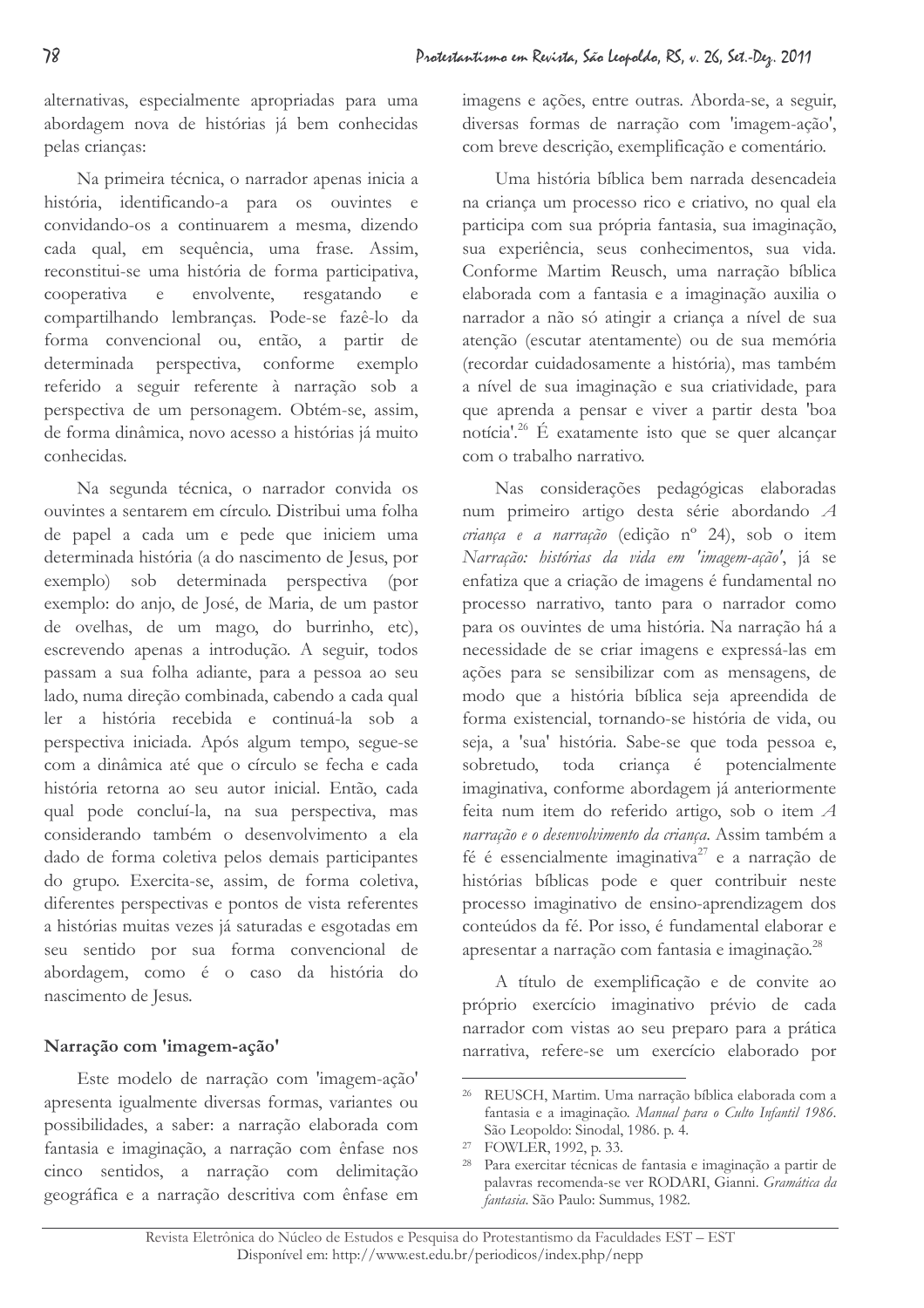Martim Reusch com fantasia e imaginação, a partir da história do cego Bartimeu, conforme Marcos 10.46-52. Trata-se de um passo inicial de aproximação da história bíblica e de seu conteúdo. Este passo deve fazer parte em si do preparo do narrador referente a qualquer história bíblica, antecedendo  $\alpha$ elaboração da narração propriamente dita, a qual resulta, a partir daí, sem dúvida, enriquecida pelo exercício prévio de trabalho da história com fantasia e imaginação, conforme se pode ver na seguinte afirmação de Reusch<sup>.</sup>

> [...] ao trabalhar uma história bíblica com a fantasia e a imaginação, você desencadeia um processo criativo que traz a história para bem perto de você. Isto faz com que você se envolva nos acontecimentos e 'conheça' mais de perto os personagens da história, como eles vivem e como reagem no confronto e contato com o Senhor.<sup>29</sup>

Este modelo de narração com 'imagem-ação' consiste em sentir, ver, ouvir e imaginar cada parte da história, participando deste processo com todo o corpo. Recomenda-se ler ou ouvir pequenos trechos e, de olhos fechados, criar e expressar imagens e gestos a partir das cenas descritas. Por meio do corpo entra-se em contato com tudo e com todos. Por meio do corpo são estabelecidas relações com outras pessoas e com Deus. Conforme João 1.14 e Filipenses 2.5-11, Deus, o Verbo, tomou corpo e se fez presente entre nós, falando, ouvindo, tocando. A experiência de Deus e a expressão da fé passam pelo corpo de cada pessoa, conforme se vê em 1 João 1.1-3:

> O que era desde o princípio, o que temos ouvido, o que temos visto com os nossos próprios olhos, o que contemplamos e a nossas mãos apalparam, com respeito ao Verbo da vida (e a vida manifestou-se, e nós a temos visto, e dela damos testemunho e vo-la anunciamos, a vida eterna, a qual estava com o Pai e nos foi manifestada), o que temos visto e ouvido anunciamos também a vós outros, para que vós igualmente mantenhais comunhão conosco.<sup>30</sup>

Fica o questionamento: Como se oportuniza o envolvimento de todo o corpo, tanto do narrador como dos ouvintes, nas narrações? Como se exercita os cinco sentidos? A narração com fantasia e imaginação pode ser uma porta de entrada para uma narração mais envolvente da pessoa como um todo. Como variante aos passos apontados ou como complemento a este exercício com fantasia e imaginação, pode-se, no preparo da narração, listar os cinco sentidos e arrolar tudo o que aparece na história e que esteja relacionado com cada um deles. O efeito ou o resultado da narração com ênfase nos cinco sentidos certamente é bem semelhante ao obtido pelo exercício da narração com fantasia e imaginação.

São raros os textos bíblicos que destacam explicitamente os cinco sentidos. A visão e a audição são citadas mais vezes, mas raramente os relatos enfatizam o tato, o olfato e o paladar. Por isso, é preciso buscar estes elementos nas entrelinhas do texto, sendo surpreendente a riqueza de detalhes que se pode obter para a compreensão  $da$ história  $\mathsf{e}$ da sua mensagem  $\mathbf{e}$ consequentemente, para o enriquecimento da narração. Este é, na verdade, um exercício de imaginação aperfeiçoado. A título de exercício, leia um texto bíblico e, após, liste os cinco sentidos e anote, abaixo de cada um deles, os aspectos explícitos ou implícitos no texto que se referem a cada um deles. Veja, como exemplo, um exercício de exploração dos cinco sentidos referente ao texto da história da visita dos magos do Oriente, conforme Mateus 2.1-12.

a) Quanto à audição: a pergunta e a afirmação dos magos (v.2); o 'alarme' de Herodes e de toda Jerusalém (v.3); a convocação de Herodes a todos os principais sacerdotes e escribas do povo e sua indagação quanto ao lugar onde o Cristo deveria nascer (v.4); a resposta com a fundamentação profética (v.5-6); o chamado secreto dos magos por parte de Herodes, sua inquirição com precisão, seu envio a Belém e sua ordem (v.7-9a); a alegria dos magos "com grande e intenso júbilo" (v.10); sua adoração do menino e a entrega dos presentes (v.11); a divina advertência em sonho (v.12), entre

<sup>&</sup>lt;sup>29</sup> REUSCH, 1986, p. 4-9.

<sup>30 1</sup> João 1.1-3. Para aprofundamento do tema recomenda-se ver DEPARTAMENTO DE CATEQUESE DA IECLB.

Vida: dádiva e serviço. São Leopoldo: Sinodal, 1994. p. 83-85.

Revista Eletrônica do Núcleo de Estudos e Pesquisa do Protestantismo da Faculdades EST - EST Disponível em: http://www.est.edu.br/periodicos/index.php/nepp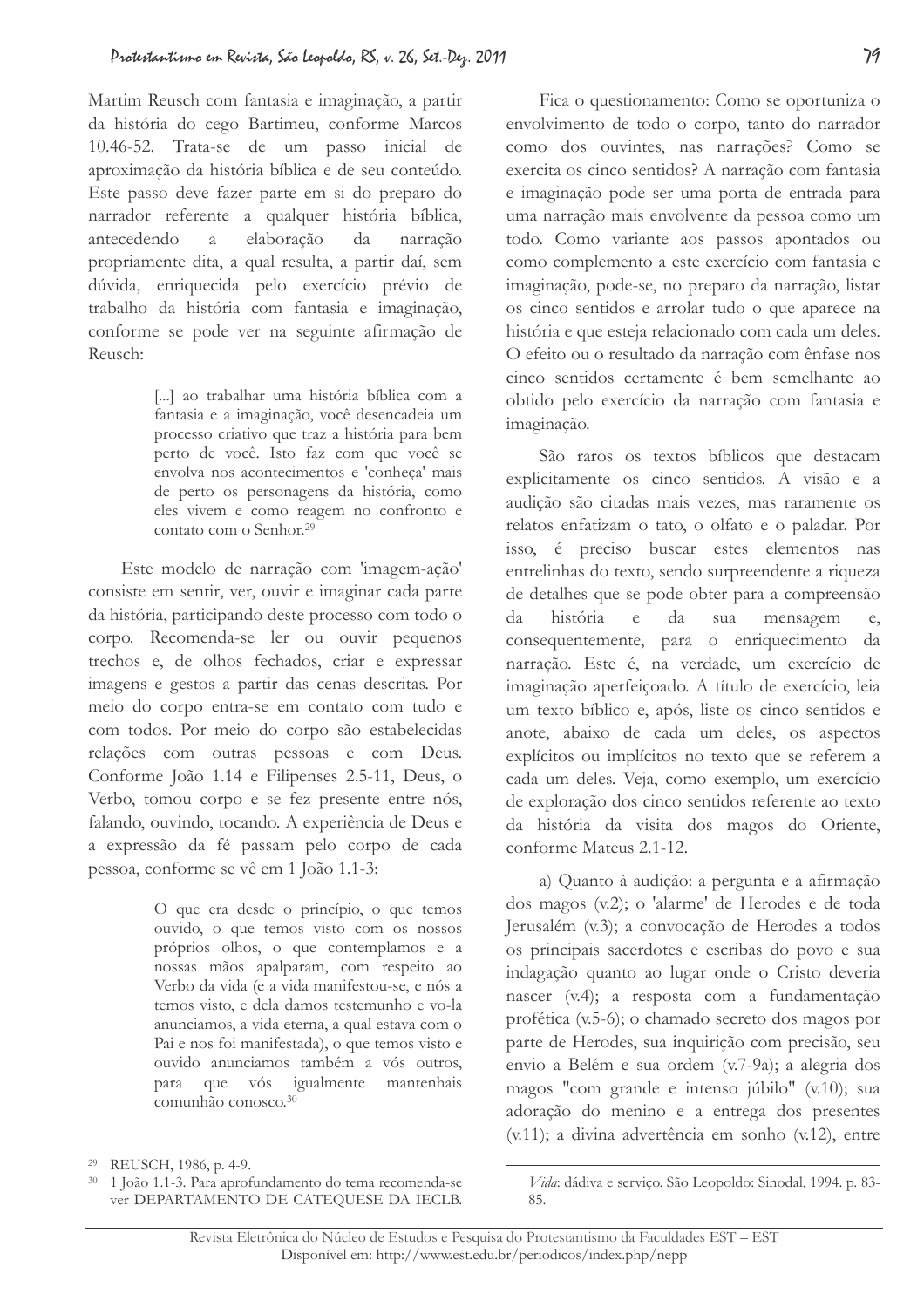outros detalhes e aspectos que podem ser arrolados quanto à audição no referido texto, a qual é, certamente, o sentido mais rico e mais enfatizado neste texto como nos textos bíblicos em geral.

b) Quanto à visão: as várias referências à estrela vista pelos magos, 'a estrela-guia' (v.2, 7, 9 e 10); a aparência (as roupas, as poses e as expressões visuais) do rei Herodes, dos principais sacerdotes e escribas, dos magos, do menino e de Maria, sua mãe, além de outros personagens não referidos pelo texto, mas implícitos à história, como José, os camelos e outros animais; a vista do palácio, da cidade de Jerusalém, do caminho, de Belém e da casa onde estava o nenê com sua mãe: as ofertas de ouro e mirra: a visão da divina advertência no sonho, além de outras cenas e de outros elementos visuais imagináveis. A visão é, certamente, o segundo sentido mais enfatizado neste e em outros textos bíblicos em geral.

c) Quanto ao tato: a maciez das sedas do rei Herodes e dos tapetes do palácio e a fofura do nenê em contraste com a aspereza do pó do caminho, da pele dos camelos, das roupas do nenê e de sua mãe e dos objetos toscos da casa, além de outras sensações táteis perceptíveis a partir da imaginação dos diversos personagens, objetos e cenários da história.

d) Quanto ao olfato: os perfumes e cheiros de comida boa no palácio, os cheiros dos presentes (incenso), os fedores dos camelos e de outros animais, o pó no caminho, o cheiro de nenê na casa, além de outros cheiros típicos de cada cena da história.

e) Quanto ao paladar: as comidas e bebidas servidas no palácio, a água tomada pelos magos e pelos camelos durante a viagem, a amamentação do nenê, enfim, detalhes variados explícitos e implícitos às diversas cenas da história.

Como se pode ver a partir deste exercício, é surpreendente a riqueza de elementos e detalhes da história que se evidenciam a partir da exploração e do uso dos cinco sentidos. É um exercício fundamental para um bom preparo prévio do narrador antes de elaborar qualquer narração propriamente dita, na qual ele certamente passa a integrar inúmeros elementos percebidos através da exploração de cada um dos cinco sentidos.

Outra forma de narração com 'imagem-ação' consiste na exploração dos diferentes cenários que aparecem na história, ou seja, uma narração com ênfase na delimitação geográfica. Esta forma narrativa consiste na identificação e na delimitação dos diferentes cenários que aparecem na história, locomovendo-se o narrador de um para outro enquanto narra a história. Exemplifica-se esta forma narrativa com a história da vinha de Nabote. conforme 1 Reis 21.1-29. Neste texto pode-se identificar e delimitar vários lugares ou cenários, ou seja, a vinha de Nabote, o palácio do rei Acabe e a praça pública. O narrador identifica para os seus ouvintes estes diferentes lugares ou cenários e se locomove de um para o outro, enquanto narra os fatos que se passam em cada um deles. Por meio desta forma de 'imagem-ação' facilita-se a identificação, a caracterização e a visualização das respectivas cenas da história, tornando-se a narração descritiva e, consequentemente, mais plástica e real para os ouvintes.

Como a própria expressão indica, uma narração descritiva consiste na integração de dois gêneros literários, a narrativa e a descrição. A ênfase está na 'imagem-ação'. Enquanto na narrativa se enfatiza mais as ações, representadas no texto sobretudo pelos verbos, na descrição destaca-se mais as imagens, caracterizadas principalmente pelos adjetivos, embora não dê para fazer uma clara divisão ou separação morfológica de uso exclusivo ou preferencial de determinada classe de palavras em cada gênero literário. Pode-se, contudo, exercitar esta forma narrativa a partir da ênfase destas duas classes de palavras ou de uma delas num determinado texto bíblico. Após a leitura, passa-se a identificar, por exemplo, todos os verbos ou os adjetivos que aparecem no texto. Para-se após cada verbo ou adjetivo e imagina-se a ação ou a imagem. A partir disso, surgem, sem dúvida, inúmeras ideias quanto às ações e às imagens explícitas ou implícitas na história e que certamente enriquecem a narração.

São, portanto, algumas formas e possibilidades de se exercitar a narração com 'imagem-ação'. São variantes de um mesmo modelo narrativo, cujas palavras-chave são: imagem e ação. Como se vê,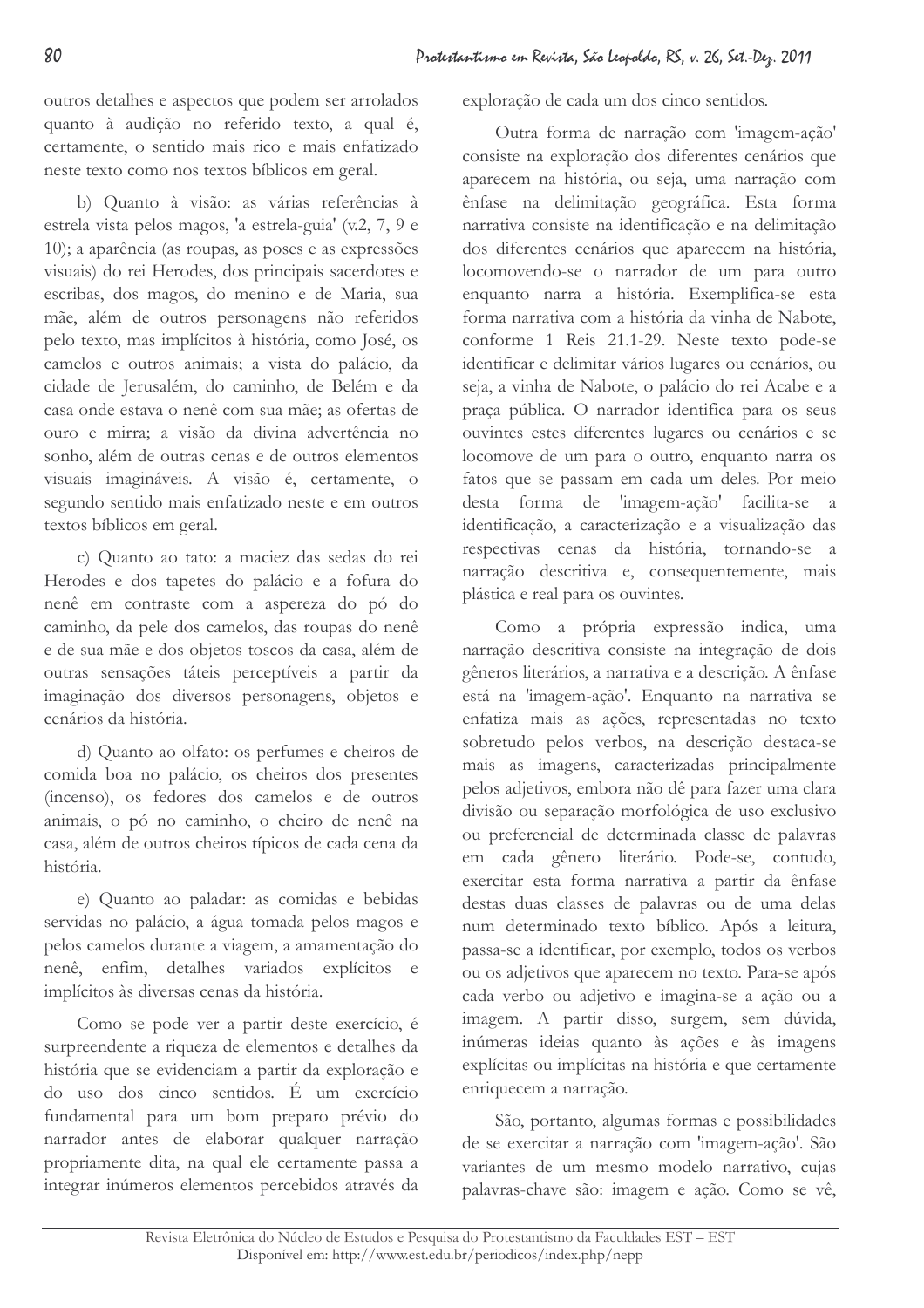não há forma e modelo narrativos puros, mas em cada um deles enfatiza-se mais determinados aspectos metodológicos para tornar o processo mais dinâmico e vivencial para os ouvintes.

### Narração na perspectiva de personagens

Por ser a narração de histórias bíblicas na perspectiva da criança o tema deste artigo, abordase este modelo da narração na perspectiva de personagens de forma mais detalhada em termos de descrição, exemplificação e comentários. Quanto à fundamentação, remete-se à abordagem já feita no segundo artigo (edição nº 25) sob o enfoque da releitura bíblica na perspectiva da criança. Ressaltase, contudo, que a perspectiva da criança quer ser a ênfase em todos os modelos e formas de narração descritos, exemplificados e comentados neste artigo, não se restringindo apenas a este modelo específico que leva o referido título.

A narração de uma história bíblica na perspectiva de um personagem não permite que um narrador, distante do fato, narre a história, mas faz com que o próprio personagem, diretamente envolvido com o enredo, narre de forma viva e dinâmica, tornando a história mais próxima, pessoal e existencial aos ouvintes. Pode-se exercitar este modelo narrativo sob diferentes formas e perspectivas, a seguir descritas, exemplificadas e comentadas.

Uma forma específica consiste na narração na perspectiva da criança. A própria criança conta como ela vivenciou as histórias bíblicas em que ela aparece como personagem. Ela conta as histórias na sua visão e sob seu ponto de vista, destacando suas emoções, seus sentimentos e sua importância. A título de exemplificação de narração na perspectiva da criança, refere-se a história Um menino reparte o pão, baseada em João 6. 1-15, narrada na perspectiva do menino com os cinco pães e os dois peixes.<sup>31</sup> Parte-se do pressuposto já fundamentado no segundo artgo (edição nº 25) de que se deve buscar um 'gancho' para trazer as histórias para mais perto das crianças, numa

perspectiva e numa linguagem mais próprias e inclusivas. Como sente-se uma criança, se esta história lhe é narrada literalmente tal como está relatada na Bíblia, onde em Mateus 14.21 se lê: "e os que comeram foram cerca de cinco mil homens, além de mulheres e crianças"? Nesta história o 'gancho' para uma releitura e uma narração na perspectiva da criança é este menino com os cinco pães e os dois peixes. Ouvindo a narração nesta perspectiva, as crianças certamente sentem-se mais incluídas na história e mais valorizadas. Além disso, o foco da história desloca-se do milagre de Jesus para a partilha.

Outro exemplo de narração na perspectiva da criança é a história Deus protege a vida, baseada em Êxodo 2.1-10, sendo a narração feita na perspectiva de Miriã, a irmã de Moisés, que acompanhou de perto todo o desenrolar da história.<sup>32</sup> Além de trazer a história na perspectiva de uma criança que é personagem, esta narração é feita na primeira pessoa, o que a torna mais direta, mais próxima, mais pessoal e mais existencial, sensibilizando mais do que uma narração feita na terceira pessoa por um narrador externo e distante da história.

muitos textos **bíblicos**  $Em$ aparecem personagens crianças e, assim, estas histórias podem ser facilmente narradas na sua perspectiva. Às vezes, esta releitura não pode ser feita nas próprias linhas do texto, devendo ser feita nas suas entrelinhas.<sup>33</sup> Por que se insiste em narrar a história do dilúvio unicamente na perspectiva de Noé, personagem adulto e masculino? Na sua família havia também mulher, filhos e filhas, certamente. O desafio da narração na perspectiva da criança, portanto, é resgatar também sua perspectiva e exercitar uma narração mais inclusiva. Neste sentido, por que não narrar as 'histórias de Abraão' (Gênesis 12 a 25) na perspectiva de Isaque ou de Ismael? Certamente percebe-se, assim, que estas histórias não são só de Abraão, mas também de

 $31$  KLEIN. Remí.  $O$  menino reparte o pão. DEPATAMENTO DE CATEQUESE DA IECLB. Somos confirmados: livro do confirmando. São Leopoldo: Sinodal, v. 1, 1989. p. 6-7.

<sup>&</sup>lt;sup>32</sup> MEES, Sônia Luísa Trapp. Deus protege a vida. DEPATAMENTO DE CATEQUESE DA IECLB. O Amigo das Crianças. São Leopoldo, v. 58, n. 21, p. 1, jul.  $1995.$ 

<sup>&</sup>lt;sup>33</sup> MOTT, Odette de Barros. O primeiro sorriso de Jesus. 2. ed. São Paulo: Paulinas, 1984. Apresenta a história do nascimento de Jesus (Lucas 20) contada na perspectiva de um filho de pastor de ovelhas. Portanto, uma releitura feita nas entrelinhas.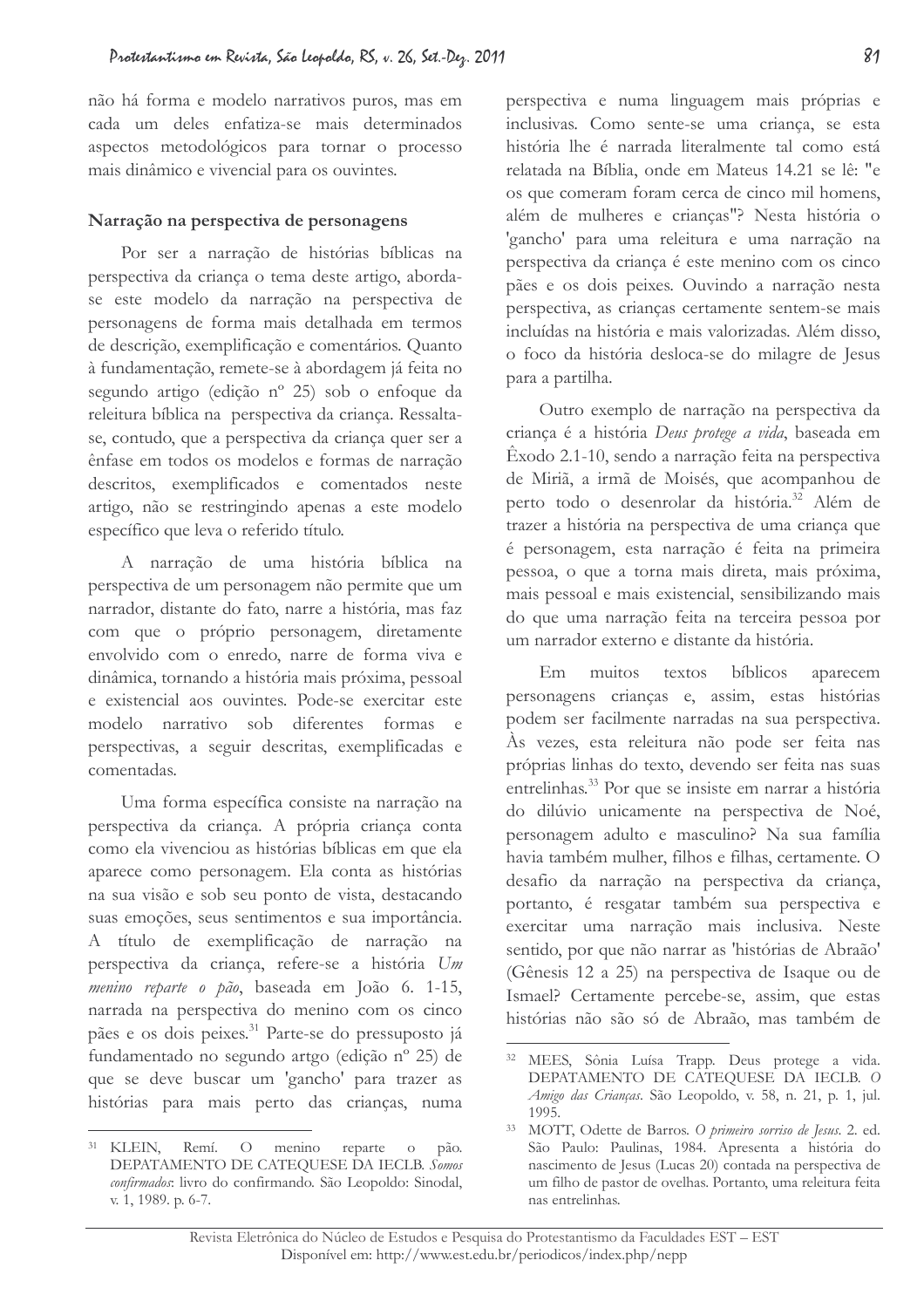Sara e Hagar, de Isaque e Ismael e de tantos outros personagens mais. Ou por que não narrar a história de Ana (1 Samuel 1 e 2) na perspectiva de seu filho Samuel? Como exemplificação refere-se esta história narrada na perspectiva do filho Samuel (Ana pede um filho a Deus).<sup>34</sup> Nesta perspectiva, a história, sem dúvida, sensibiliza muito mais, não só as crianças, mas aos ouvintes de todas as idades.

Ao invés de narrar uma história na perspectiva de uma criança, pode-se igualmente narrá-la na perspectiva de outro personagem: o personagem central, um personagem secundário, um ouvinte, uma mulher, um animal, entre outros. Traz-se, a seguir, algumas indicações de histórias bíblicas, apontando estas variadas possibilidades de exercitar a narração sob diferentes perspectivas.

A narração na perspectiva do personagem central torna a história igualmente mais próxima e mais existencial para os ouvintes, podendo ser feita também na primeira pessoa, onde o personagem central assume o papel de narrador. Retomando a história de Bartimeu, baseada em Marcos 10.46-52 e já referida como exemplo de narração com fantasia e imaginação, pode-se muito bem fazê-la nesta perspectiva do personagem central, deixando Bartimeu narrar sua história. Este exercício pode ser feito com qualquer história bíblica. Convém, no entanto, que o narrador informe seus ouvintes de que ele vai se colocar no lugar de um personagem e narrar a história sob sua perspectiva. Isto facilita a identificação do narrador e dos ouvintes com o referido personagem e, consequentemente, uma maior sensibilização com a história e sua mensagem.

Outra forma é a narração na perspectiva de um personagem secundário. Por exemplo: Pode-se narrar a história da cura do paralítico de Cafarnaum (Marcos 2.1-12) na perspectiva dos quatro amigos do paralítico. Ressalta-se, assim, não só o milagre de Jesus, mas também a solidariedade dos amigos, que é, sem dúvida, uma ênfase central nesta história, pois no versículo 5 lê-se: "Vendo-lhes a fé, Jesus disse ao paralítico: Filho, os teus pecados estão perdoados." Outro exemplo de narração na perspectiva de um personagem secundário: O narrador pode colocar-se no lugar de Simão, o Cirineu (Lucas 23.26) e sob sua perspectiva narrar a história da crucificação de Jesus. Outra variante é a narração na perspectiva de um ouvinte. Por exemplo: Os ouvintes contando como Jesus acolheu as crianças (Marcos 10.13-16) ou alguém ouvindo no templo as orações do fariseu e do publicano (Lucas 18.9-14).

Outra possibilidade é a narração na perspectiva dos animais. Mesmo sendo sempre personagens secundários, os animais são muito significativos para o mundo das crianças. Algumas indicações quanto ao uso desta perspectiva na narração de histórias bíblicas: Se o burrinho falasse, como ele contaria as histórias do nascimento de Jesus (Lucas 2), da fuga para o Egito (Mateus 2) e da entrada triunfal em Jerusalém (Mateus 21)? Ou, se uma pomba falasse, como ela contaria a história do dilúvio? (Gênesis 6 a 9) A pomba tem neste relato um papel importante, constituindo-se num 'gancho' significativo para narrar a história sob sua perspectiva.<sup>35</sup> Trata-se de exercícios de fantasia e imaginação, mas que possibilitam, sem dúvida, um acesso significativo às histórias, especialmente para criancas menores.

Outrossim, conforme já referido, os relatos bíblicos apresentam uma perspectiva muito androcêntrica. Assim como as crianças, também as mulheres eram marginalizadas no mundo bíblico. Por isso, é importante resgatar o papel e a importância da mulher nas histórias a serem narradas. Uma forma de fazê-lo é o narrador colocar-se no lugar de uma personagem mulher e narrar as histórias sob sua perspectiva. Exemplos de narração na perspectiva da mulher: Pode-se narrar as histórias de Gênesis 12 a 25 na perspectiva de Sara ou de Hagar, a história de 1 Samuel 1 e 2 na perspectiva de Ana ou a história de João 8.1-11 na perspectiva da mulher adúltera.

Outra variante é imaginar o "depois", ou seja, como a história continuou. Muitas histórias na

<sup>&</sup>lt;sup>34</sup> DROOGERS, Ineke. Ana pede um filho a Deus. DREHER, Carlos A., WACHS, Manfredo C., KLEIN, Remí. Menina, levanta-te! São Leopoldo: CEBI-SUL, s/d. P.  $40 - 42.$ 

<sup>&</sup>lt;sup>35</sup> KLEIN, Ires Lausmann; KLEIN, Remí. A arca: um lugar seguro, mas passageiro. DEPARTAMENTO DE CATEQUESE DA IECLB.Manual para o Culto Infantil 1995. São Leopoldo: Sinodal, 1994. p. 175-178.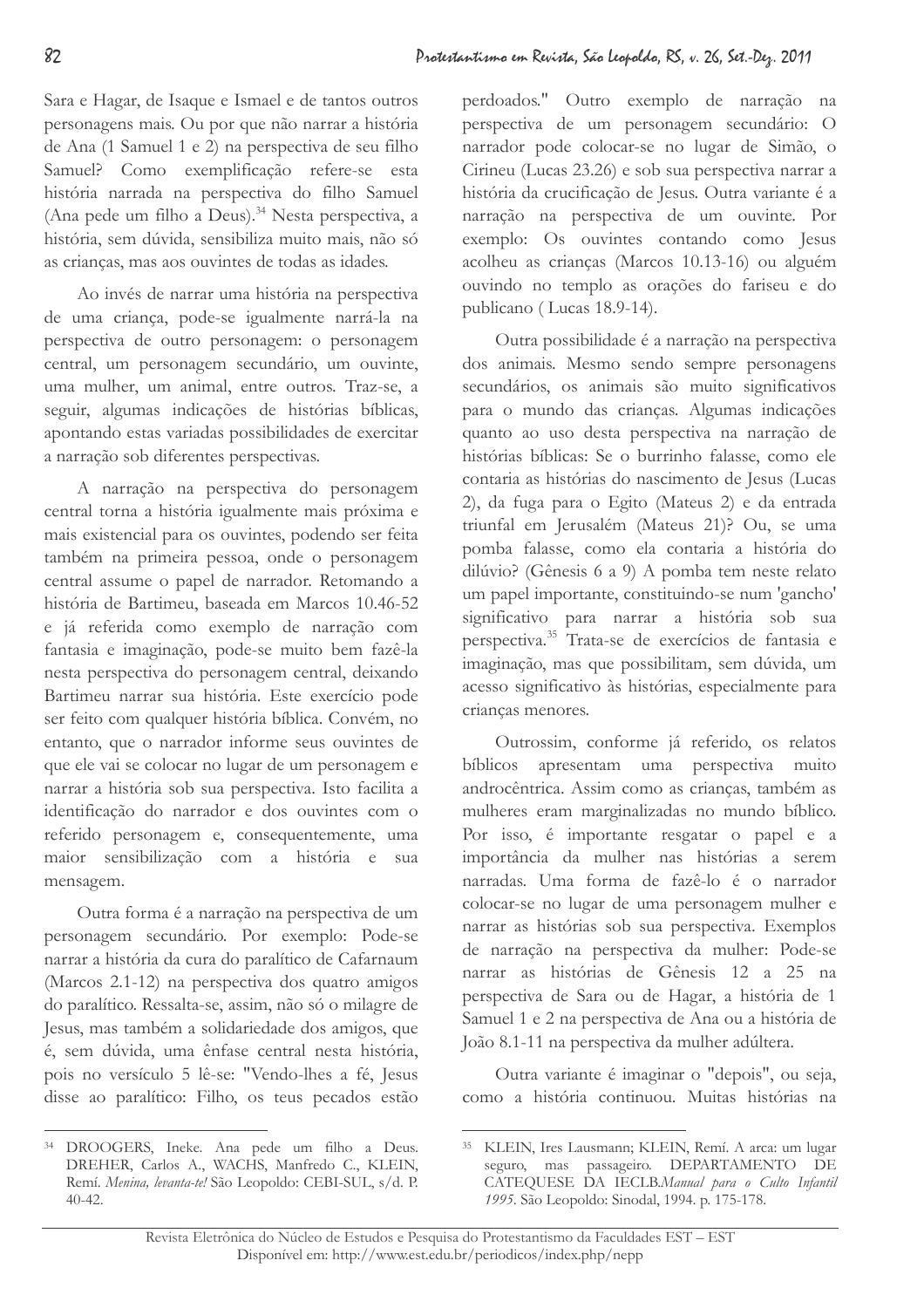Bíblia não têm fim. Não se sabe, por exemplo, o que aconteceu com o irmão mais velho na história de Lucas 15.11-32. Como foi que Maria Madalena contou aos discípulos a ressurreição de Jesus? (João 20.1-18) Esta perspectiva é uma forma de dar continuidade às histórias e perceber a consequência do relacionamento com Jesus para a vida dos personagens.

#### Paráfrase e narração na linguagem de hoje

A paráfrase e a narração na linguagem de hoje consistem numa reelaboração e contextualização de uma história numa nova forma e numa linguagem atualizada, conservando-se, porém, suas ideias originais. Visam trazer a história para mais próximo do mundo local e atual dos ouvintes, sendo formas que podem ser usadas especialmente com histórias que retratam aspectos e elementos desconhecidos e distantes da sua realidade. Nestes casos, pode-se adaptar a própria história e não só a linguagem, contextualizando-a. Deve-se ter, contudo, o cuidado de preservar seu escopo ou mensagem central. Deste modo, observa-se uma fidelidade não 'textual', mas 'efectual', determinada, sobretudo, pelo princípio da atualidade.

Pode-se também usar a técnica da paráfrase para adaptar textos muito densos, compactos, discursivos e dogmáticos em formas mais narrativas, desdobrando conceitos abstratos em enredos com personagens e diálogos, tornando assim os textos mais plásticos e suas mensagens mais palpáveis. A título de exemplificação, refere-se uma. história parafraseando  $\overline{O}$ texto  $de$ Deuteronômio 6.20-25.<sup>36</sup> No referido texto. evidencia-se o modelo de educação na fé existente entre o povo de Israel: as gerações adultas narravam a história do agir de Deus com seu povo a partir das perguntas feitas pelas novas gerações. Na referida exemplificação, elaborou-se, a partir do texto bíblico, um novo texto, parafraseado-o para a realidade e a atualidade das crianças. Recriou-se o texto bíblico numa forma mais narrativa, criando personagens e diálogos, para articular, neste enredo,

de forma mais simples e concreta, os conteúdos discursivos e os conceitos dogmáticos implícitos no mesmo.

#### Narração de antitexto

Outra possibilidade narrativa é a desfiguração através de antitexto. É uma técnica recomendada especialmente para a abordagem de histórias por demais conhecidas e que, por esta razão, já não têm mais muito a dizer para os ouvintes. Por meio da desfiguração, elabora-se e descreve-se uma situação exatamente contrária àquela que aparece no texto original para, assim, fazer a história articular-se de forma nova e possibilitar um novo acesso à sua mensagem. Nelson Kirst, em seu livro Rudimentos de Homilética, assim explica e exemplifica esta técnica de desfiguração de um texto através de um antitexto:

> Com esta técnica, lê-se, por exemplo, a parábola do filho pródigo (Lc 15. 11-32), desfigurando-a a partir do momento em que o pai reage ao retorno do filho: o pai não aceita as explicações; toda a vizinhança já vinha comentando o caso há muito tempo; estava magoado, amargurado; agora, finalmente, tinha oportunidade de descarregar toda a raiva acumulada; por isso, explodiu na cara do filho: desapareça e não se arrisque a voltar! Mostrou aos vizinhos o que pensava desse renegado; o filho mais velho congratulou-se com o pai e alegrou-se; o pai pensou: pelo menos um que tem a cabeça no lugar, nesta família.<sup>37</sup>

Parafraseando o referido autor<sup>38</sup>, pode-se dizer que o objetivo desta técnica narrativa é dar o que pensar e possibilitar uma redescoberta de histórias bíblicas já por demais conhecidas. Muitas vezes, as criancas já sabem como certas histórias bíblicas vão terminar e desligam durante a narração. No antitexto, segue-se a moldura dada pelo texto original, mas inverte-se a afirmação central, de modo a articular um ponto de vista inverso. Assim, a narração de uma história desfigurada cria um choque e um confronto com os padrões tão conhecidos e provoca as crianças a defenderem mentalmente o texto original, passando a pensarem

<sup>&</sup>lt;sup>36</sup> SCHULTZ. Valdemar. Perguntas  $\epsilon$ histórias. DEPARTAMENTO DE CATEQUESE DA IECLB. O Amigo das Crianças. São Leopoldo, v. 58, n. 36, p. 1, out.  $1995.$ 

<sup>37</sup> KIRST, Nelson, Rudimentos de Homilética, São Paulo/São Leopoldo: Paulinas/Sinodal, 1985. p. 108-109.

<sup>&</sup>lt;sup>38</sup> KIRST, 1985, p. 108-109.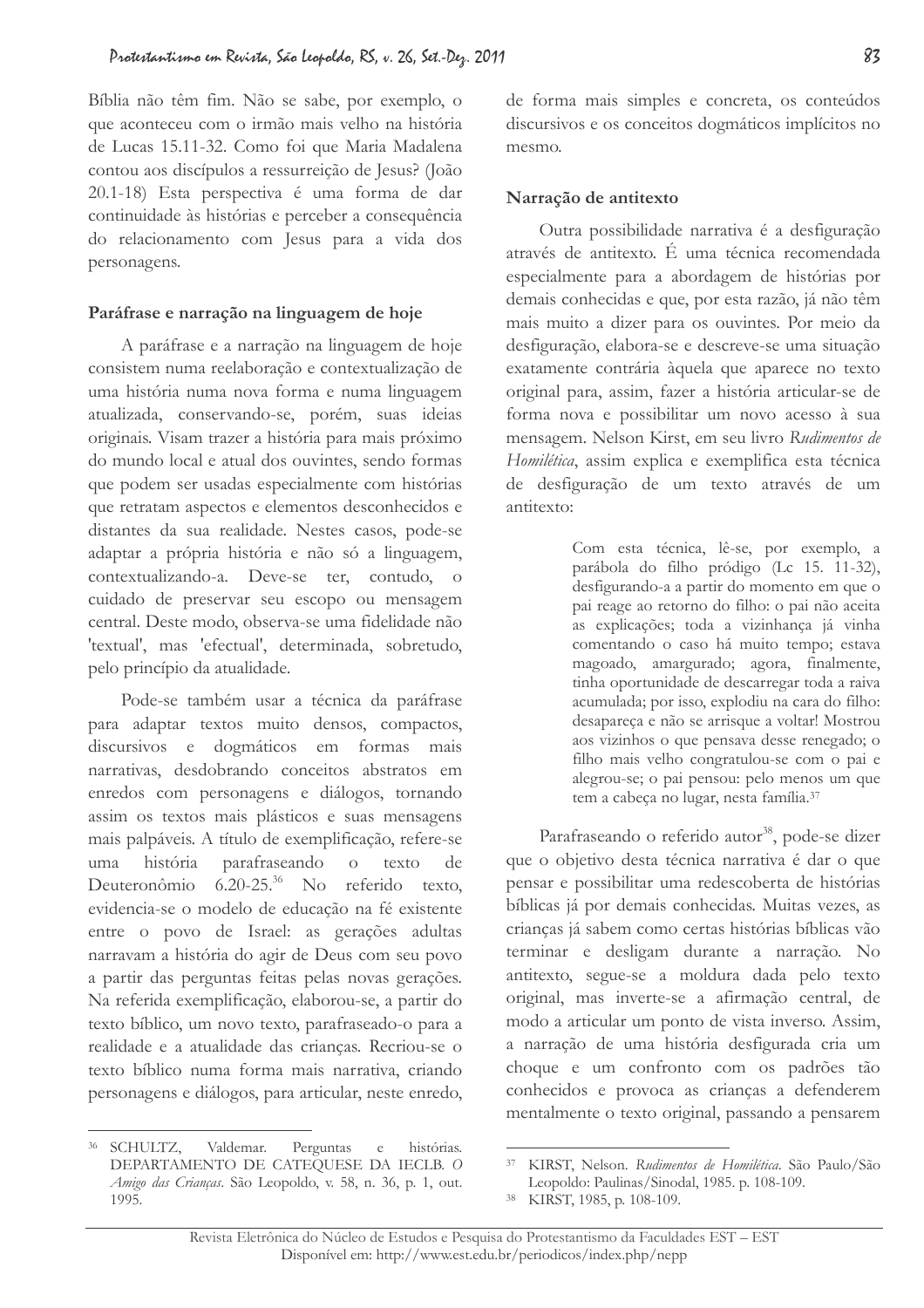de uma forma renovada sobre esta história e sua mensagem.

# Narração com recursos

Pode-se exercitar a narração com recursos a partir de gravuras, elaborando, a partir delas, as respectivas histórias bíblicas nelas representadas. Um bom ensaio no preparo desta forma narrativa é olhar determinada gravura e, sem mostrá-la a uma outra pessoa, procurar descrevê-la para ela. A seguir, pode-se pedir-lhe que narre ou desenhe como se imagina a gravura a partir da descrição Neste exercício percebe-se como é feita. importante não só narrar as ações, mas também descrever as imagens para que o ouvinte consiga imaginar a história representada na gravura. Conforme já se enfatizou no modelo de narração com 'imagem-ação', é muito importante exercitar-se este processo narrativo-descritivo no preparo da narração de qualquer história bíblica, com ou sem o uso de uma gravura, pois assim adquire-se inúmeras ideias de imagens e ações que estão explícitas ou implícitas nos textos bíblicos, mas que, muitas vezes, passam despercebidas tanto para o narrador como para os ouvintes.

Além da gravura, pode-se também narrar uma história, representando-a visualmente por meio de contornos de pés dispostos no chão ou num quadro, antes ou durante a narração. A técnica consiste no seguinte: O narrador identifica os personagens principais na história e recorta ou rasga contornos de pés para cada um deles, em diferentes cores, dispondo-os cenicamente antes ou durante a narração.

Para exemplificar esta técnica, refere-se a história do filho pródigo, de Lucas 15. 11-32. Nesta história os três personagens principais são o pai e os dois filhos. Escolhe-se, neste caso, três cores distintas de papéis para recortar ou rasgar os contornos de pés para estes três personagens, dispondo-os cenicamente no chão ou no quadro de acordo com o enredo da história. Algumas perguntas que podem ajudar na escolha das cores dos papéis e na forma de fazer os contornos dos pés: Que cor escolher para que personagem? Qual é a cor que representa melhor o pai amoroso? É melhor usar o papel jornal para o filho mais novo

ou para o filho mais velho? Em que situações recortar e em que situações rasgar os contornos dos pés? Assim, com os contornos dos pés previamente dispostos no chão ou num quadro ou colocando-os concomitantemente, o narrador passa a apresentar verbal e visualmente a história.

Ao invés do narrador apresentá-la, pode também distribuir esta tarefa aos participantes que, em grupos, preparam e dispõem cenicamente os contornos dos pés, representando assim a história. Recomenda-se esta modalidade, sobretudo, para a abordagem de histórias já por demais conhecidas, ocorrendo, desta maneira, um novo acesso a elas e momentos de muito diálogo entre os participantes, especialmente durante a confecção e a disposição cênica dos contornos dos pés dos personagens, ficando a narração, neste caso, numa função secundária.

Além da gravura e da narração com contornos de pés, pode-se usar outros recursos visuais como flanelógrafo, álbum seriado, teatro de bonecos e jogos bíblicos, bem como recursos audiovisuais. Há inúmeras possibilidades de enriquecer a narração com o uso de recursos. Além dos recursos audiovisuais, recomenda-se também incorporar a expressão corporal. Uma técnica consiste na sessão historiada. Nesta forma narrativa, mais apropriada a crianças bem menores, vivencia-se durante a narração todas as sensações e situações que aparecem na história, na base do "faz de conta", imitando os personagens e criando expressões faciais, gestos, poses, movimentos, sons e ruídos de acordo com o enredo e todo o desenrolar da história.

Descreve-se, a seguir, um exemplo de história bíblica propícia para uma sessão historiada: Jesus acalma a tempestade, conforme Mateus 8.23-27. Inicialmente, todos fazem de conta que são um barco. Imaginam-se que são os discípulos e que estão num barco com Jesus. Por meio de expressões faciais, demonstram que estão calmos e alegres. Emitem sons e ruídos de ondas calmas do mar e se balançam suavemente. Sobrevém, então, uma grande tempestade. O barco é varrido pelas ondas. Todos procuram representar isto por meio de suas expressões faciais e seus gestos apavorados, balançando-se de forma intensa e agitada,